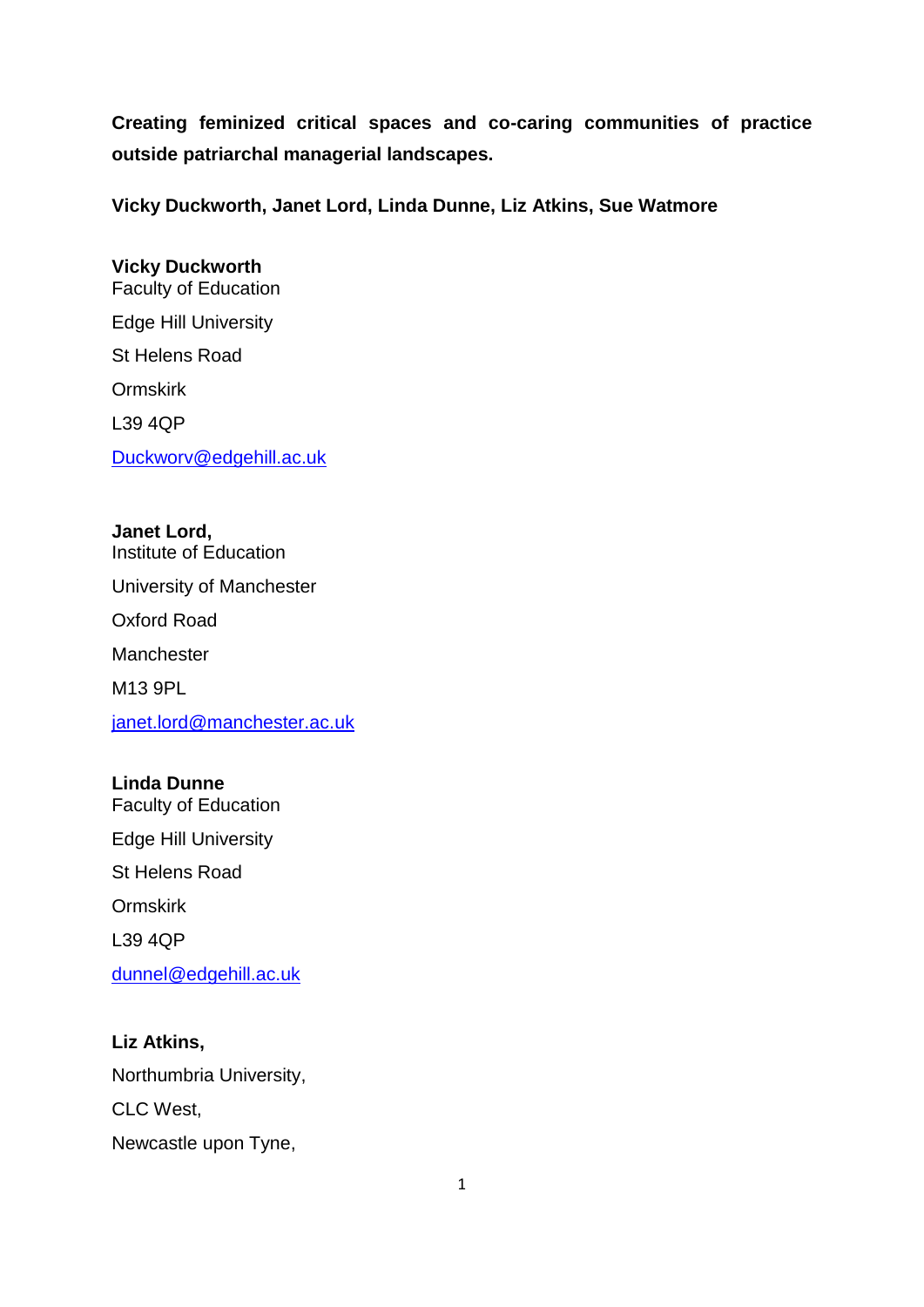#### NE7 7XA

[liz.atkins@northumbria.ac.uk](mailto:liz.atkins@northumbria.ac.uk)

### **Sue Watmore**

Faculty of Education and Health Avery Hill Campus University of Greenwich London SE9 2PQ [s.watmore@waitrose.com](mailto:s.watmore@waitrose.com)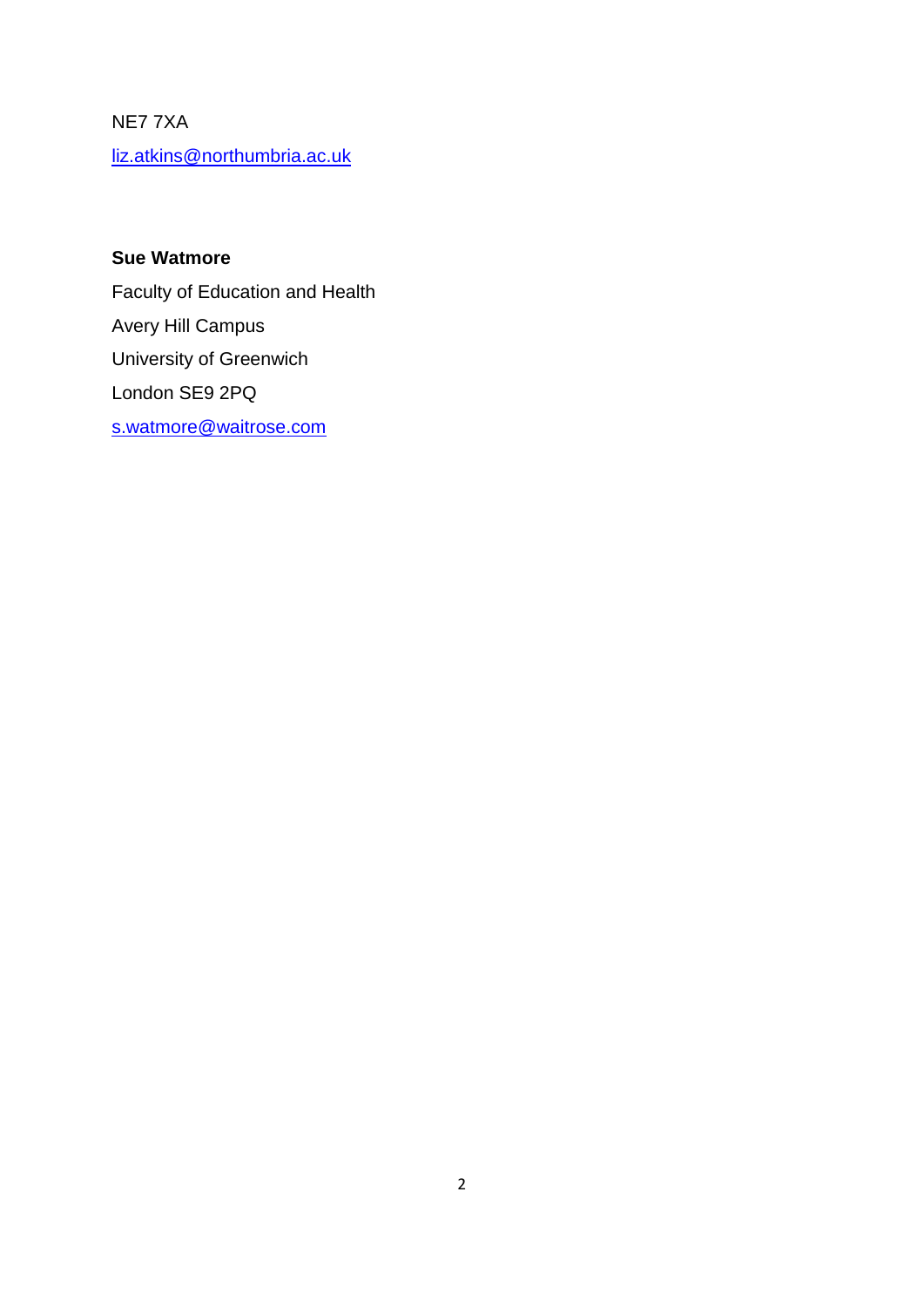#### **Abstract**

The experiences of five female lecturers working in higher education in the UK are explored as they engage in the search for a feminized critical space as a refuge from the masculinized culture of performativity in which they feel constrained and devalued. Email exchanges were used as a form of narrative enquiry that provided opportunity and space to negotiate identities and make meaning from experiences. The exchanges provided a critical space, characterised by trust, honesty and care for the self and for each other, that enabled a sharing of authentic voices and a reaffirming of identities that were made vulnerable through the exposing of the self as an emotional, politicised subject. Drawing on existing theoretical understandings of critical feminised spaces enabled us to create a pedagogical framework for work with students in further developing caring and co-caring communities of practice that are not alternative to, but are outside the performativity landscape of education.

**Keywords:** critical space; authentic voice, co-caring communities; performativity.

#### **Introduction**

This paper considers how teacher educationalists and social scientists working in higher education could develop critical engagements with students by simultaneously developing a community of practice to maintain 'authentic voices'. By this, we mean that we are able to question, to debate, and to respond critically to the circumstances in which we find ourselves, our students and our colleagues, in an honest and moral way which is reflective of our 'ethical ideals and ethical selves (Noddings 1994, 49; 1996, 37). We argue that gendered discourses and masculinized cultures of performativity permeating higher education can close down critical questioning and debate. Immersed in such a culture, we searched for and found a feminized critical space – an alter space - in which to share our authentic voices and reaffirm identities that were made vulnerable through a variety of neo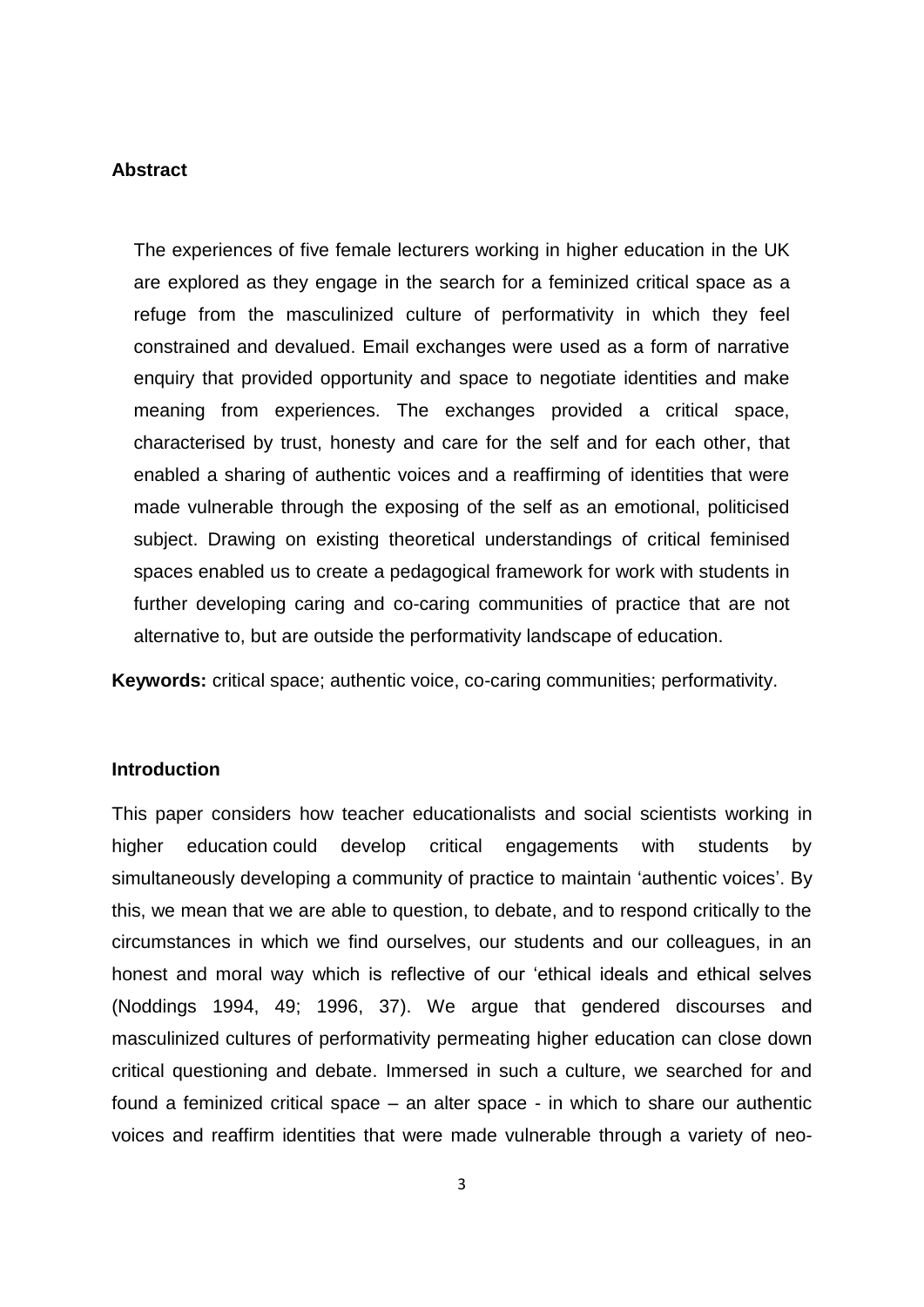liberal working practices variously experienced as marginalising, silencing and alienating. This space was created via a series of email conversations and discussion over a period of time, where we shared our theorised experiences of higher education cultures. At the time of communicating with each other we were not aware of this critical space; awareness emerged retrospectively, following further conversations, joint analysis of our emails and reflection that signified to us that we had established a caring community of practice that felt safe and non-threatening and engendered a sense of support. The reassurance and hope that resulted from the emergence of this critical space can be transferred and shared with our students, in what we came to regard as a co-caring community of practice that, drawing on Duckworth (2014), and on Nodding's (1984) notion of circles and chains, is feminised and outside of the masculinised culture of performativity.

In the next section we review a variety of literature from a number of diverse epistemic fields, including those concerning the traditional patriarchal hegemony dominant in many higher education institutions (Noddings 1984; Griffiths 2006) and those concerning new public management and its effects in education. Criticality, a significant feature of education, is in danger of being submerged by a culture of performativity (Ball and Olmedo 2011; Duckworth 2013, Ade-Ojo and Duckworth 2015) that marginalizes and silences voices that question or critique the ominous move to 'drive things forward' in a way that commodifies the individual. The concept of 'critical space' (Rikowski and Rikowski 2003) is then explored to help clarify our terms of reference and we suggest such spaces are becoming more confined in the current higher education context. We then outline our positioning and working understanding of critical feminism before explaining our auto-ethnographic research approach. The latter part of the paper presents analysis around the themes of cocaring communities and transgression.

#### **The landscape of education**

Apple (2011) suggests that it is raining in education and that two of the umbrellas which are being offered for shelter are those held out by the neoliberal and the neoconservative groups and other factions that have an interest in education. Since the 1980s universities have been pressed to embrace commercial models of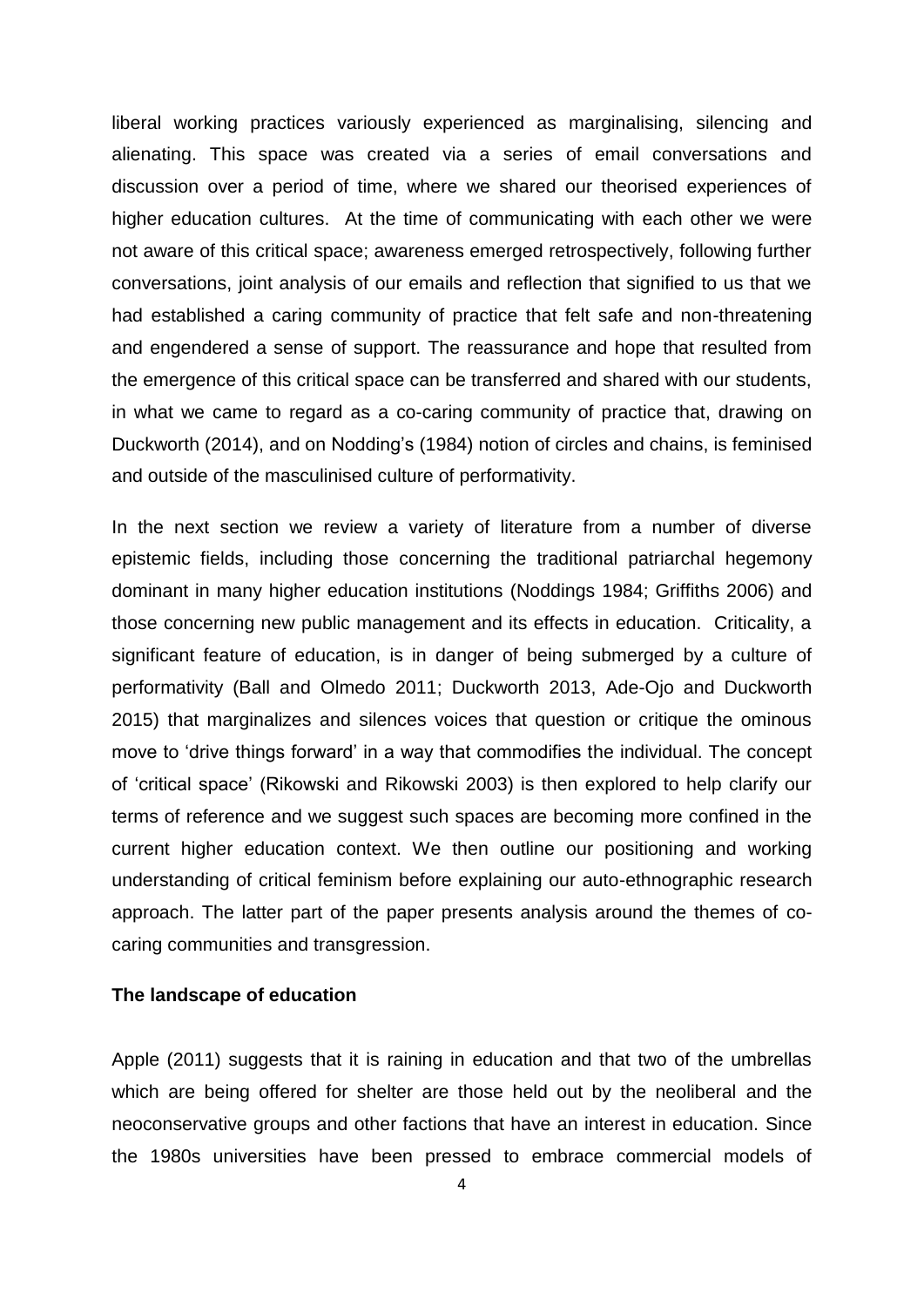knowledge, skills, curriculum, finance, and management organization. The issue of the accountability of higher education to its societal stakeholders and financiers is now an undisputed part of pre and post-92 higher education policy principles within a knowledge society framework. Within this neoliberal ideology, universities must increase their own productivity in order to survive. Therefore, more than simply generating more income, higher education has become a territory for marketization agendas, with a drive to warrant state funding and to protect itself from competitive threats. Higher education has become a commercial transaction, with the lecturer as commodity producer and the student as consumer, and knowledge is increasingly valued in monetary terms (Naidoo and Jamieson, 2005:29). Neoliberal strategies turn us all into fragments of a business plan, with stakeholders, competitors, partners and customers and so on.

Under pressure from the Research Assessment Exercise, many university departments shifted resources from teaching to research, while seeking more research funds from industry; now with a UK Government proposal for a Teaching Excellence Framework (TEF) the positioning of teaching may be raised from the confines of what Rowland (2003, 15) calls an 'atheoretical' perspective. However, on the other hand, the potential is that the TEF will encourage the separation of research and teaching. On an institutional level this threatens to create a dichotomy between universities, possibly already separated by higher and lower fees, into either 'teaching' or 'research' institutions.

The culture of performativity and accountability is, we would suggest, masculinized and this masculinization emanates partly from the fact that career structures within education are as skewed by gender, as they are in relation to sexuality, race and disability (see Doherty and Manfredi 2006, for a discussion of the implications of this for women in higher education). Further, although there is a plethora of policy and legislation which purports to facilitate 'equality' for oppressed groups (including women), such policy and legislation is, in the main, developed from a centrist, normative perspective (Atkins 2014). Individuals who 'know better than the oppressed masses about whom they theorise' (Halberstam 2011, 127) contribute to a status quo in which privilege and power remain located within what Halberstam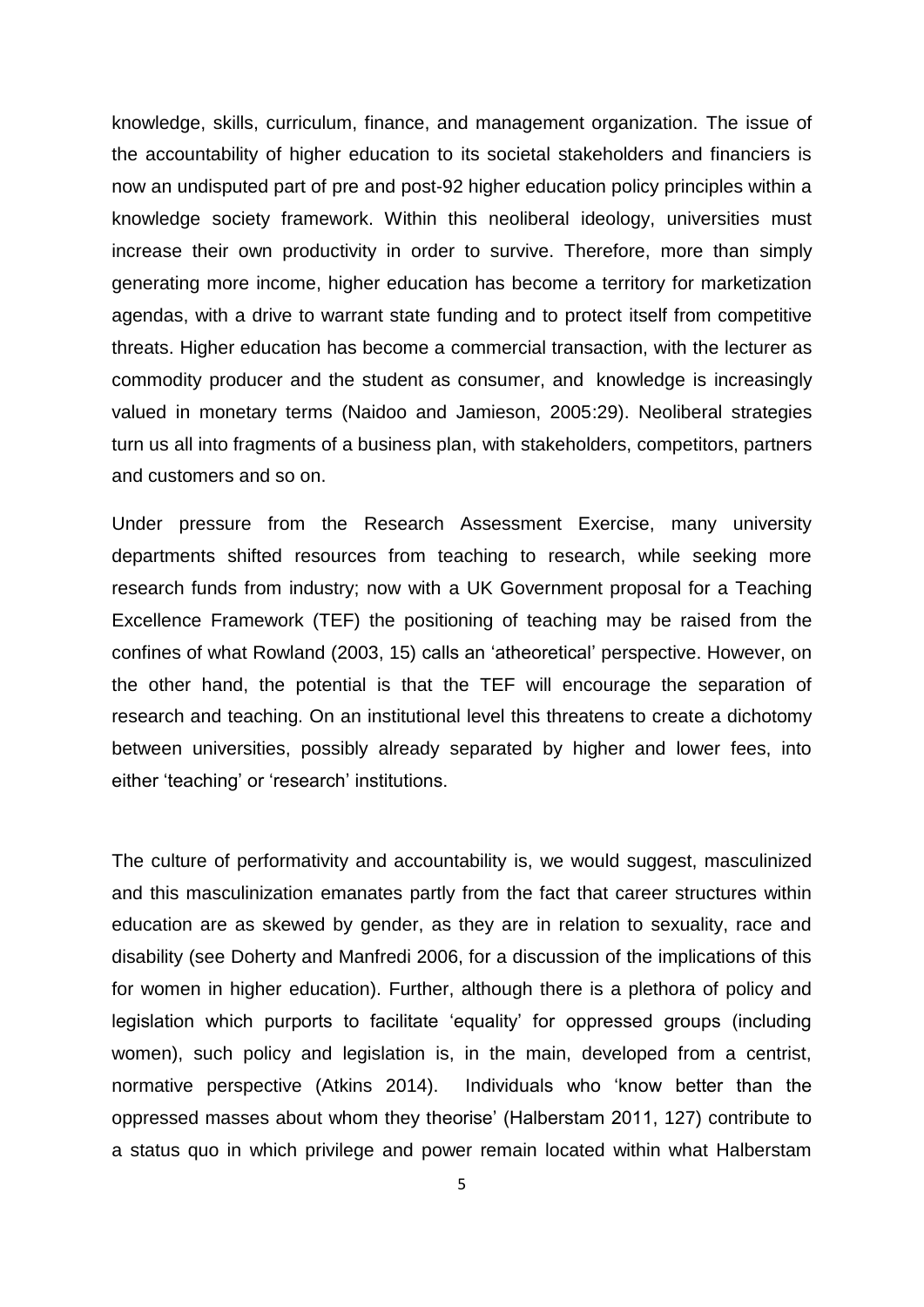(1998, 2) describes as 'dominant masculinity', which can be appropriated by both males and females. This is supported by the fact that senior management positions in schools, colleges and universities are disproportionately male. As Griffiths (2006) points out, the effect of this may be that what is seen as competence, good practice or as 'expertise' by trainees and students, as well as by 'outsiders' to the education system, is strongly influenced by gender, and tends towards masculinity. School managers have power over economic and administrative capital to be able to influence practices within their schools and to shape the developing culture and the direction of change within practice. Perhaps even more critically, this gendered influence affects not only the practice of teaching in schools and universities, but also the ideas, feeling and beliefs of trainees and students about learning. In the teacher education sector, this masculinization and patriarchal hegemony may have a very immediate and direct effect on the practices of teaching which are promulgated and perpetuate in schools, colleges and universities.

The growth of the new managerialist as a burgeoning element, indeed class, within society also has an effect on education and, consequently, on communities and society. The motto appears to be: 'if it moves, then measure it; if it doesn't move, then measure it in case it moves later on'. This, along with 'performance measurement'; 'professional accountability' and responsibilisation imperatives, permeate the ethos and culture of educational institutions. The neoliberal culture of managerialism has resulted in a rise in what we experience as 'administrative capital' that is a form of cultural capital to do with an emphasis on measurement, accountability and performativity. The new managerialist invests heavily in this form of capital and deploys a recognizable discourse and practice to steer much of the change, if not development, in education, in neoliberal ways. Ball and Olmedo (2013, 90) suggest that performativity introduces a routine of constant reporting and recording and 'installs a set of informational structures and performance indicators that become the principle of intelligibility of social relations'. When the social becomes a performance, adhering to some kind of script; the self becomes inauthentic and unethical (Noddings 1984, 49), and it may be argued that the institution itself contributes to what Noddings (1984, 116) refers to as 'the diminution of the ethical ideal'. Thus, when we are interpellated or called to 'remake selves in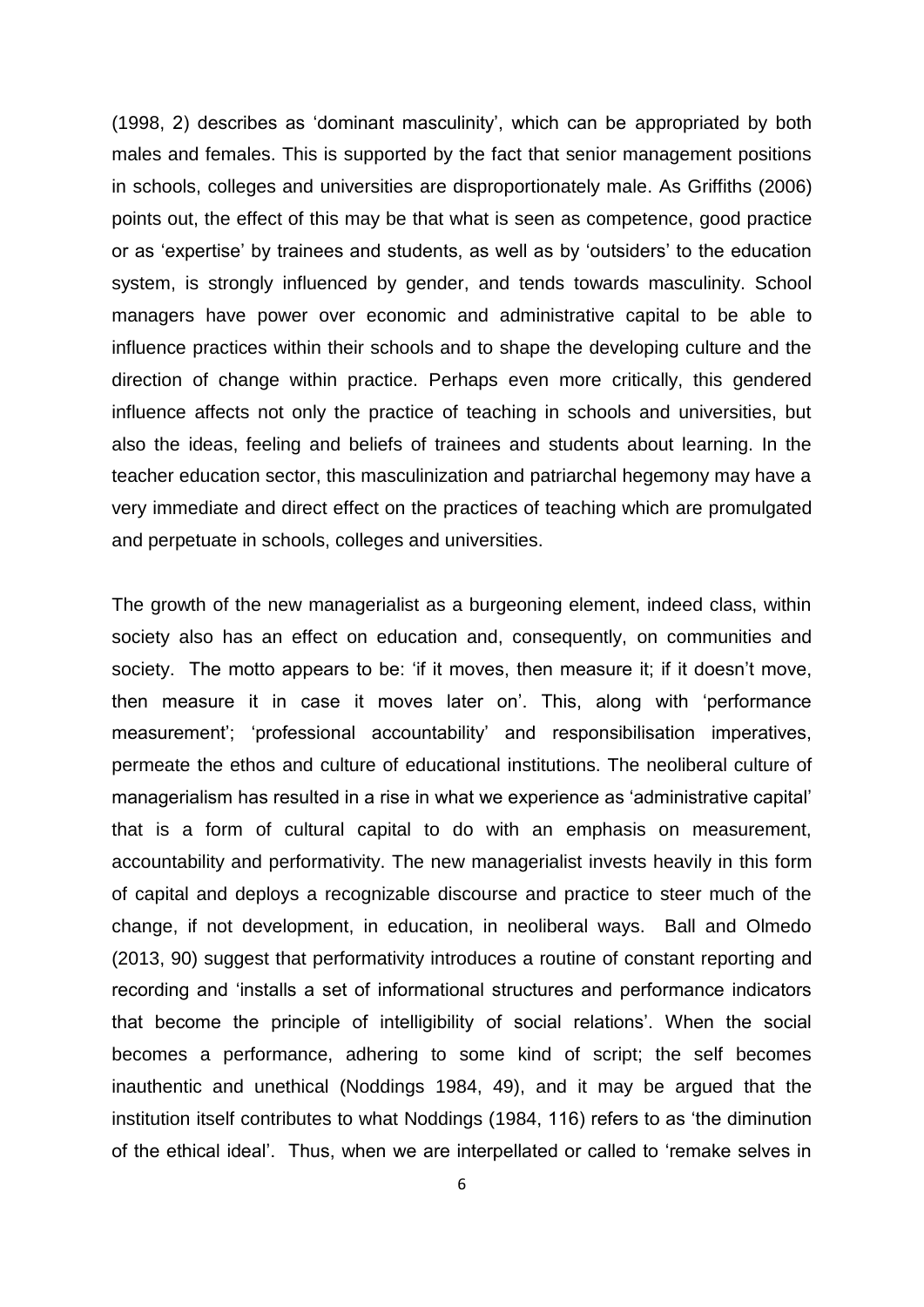the image of the market' (Ball and Olmedo 2013, 91) it becomes difficult for us to do our work in a critical way in education. In this context, new managerialism may be seen as a technology put into place that is a dividing practice. Failure to subscribe to it, or to challenge it, can turn the individual into a problematic outsider subject to a disciplinary gaze.

A concomitant development, supporting and facilitating the development of the new managerialism and the culture of performativity, is an increase in the use of new technologies. E-mail, e-learning and e-collaboration are increasingly common in teaching and academia (Ingle and Duckworth 2013). Whilst we acknowledge the uses and strengths of these developments in technology (indeed, our paper has been written largely through the use of email, word-processing, review and referencing software), we also acknowledge the potentially isolating effect of this technology. It is increasingly more common for electronic communication to be multi-channel and synchronous, but still relatively rare and the immediacy and interactivity of discourse generation is missing. Not only is this potentially isolating, it also encourages the use of a more permanent vocabulary and 'recognisable' set of discourses, in a similar way that higher education managerial-speak board meetings have recognizable discursive repertoires. The ephemeral nature of spoken language, where the actual words spoken are often lost but the gist and sense of meaning remain, is gone. Instead, the use of email, websites and blogs for communication and collaboration, means that an individual's thoughts, ideas and concerns are maintained for posterity. This implies the possibility that they may engage in a more formal, less authentic (Patrick-Weber 2012) and less open form of communication.

There is an interaction and synergy between patriarchal performativity and technology which means that the culture in some educational institutions can be uncomfortable for some individuals. A sense of this disquiet has permeated our professional lives as educators. We have a very real desire to work with our students in an openly democratic way, to encourage 'a feel' for being critical educators, and yet we ourselves feel constrained and sometimes discouraged by the very system within which we work.

7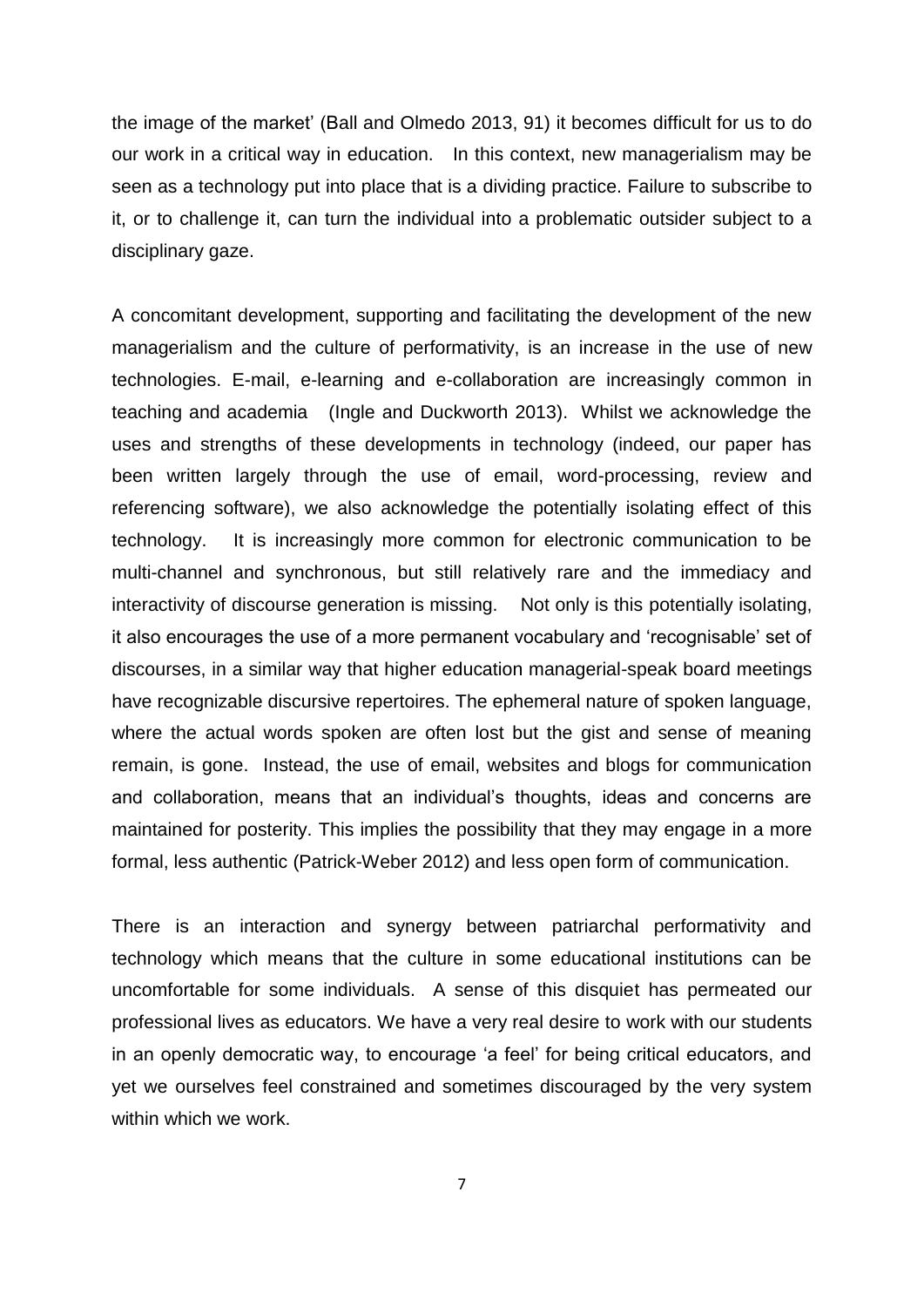That we feel constrained by this system is somewhat paradoxical as we work in post-92 universities that have, or did have, more of an emphasis on widening participation and the provision of non-traditional entry routes into higher education (Reay et al, 2009).These organizations are ideally placed to provide opportunities for Frierian (1996) conscientization for their students because they are more teaching and student-centred and less focused on research. The paradox is that staff in these institutions report anecdotally that they are in fact more constrained and not afforded the same privileges and opportunities for conscientization as their students. New or post-92 institutions are in a period of transition with many seeking to establish a more focused research profile and identity. The impact of this (and of the Research Excellence Framework<sup>i</sup>) is that new and indeed established (women) academics entering these spaces may find themselves in a complex and contradictory terrain loaded with expectations about feminine capital and the possibilities for student support, but simultaneously outsiders in traditionalist and masculinist research terms.

#### **Critical Space**

Critical voices have been marginalized and silenced by a (self) surveillance culture in higher education that cultivates fear, suspicion and fabrication. This culture creates and enables particular modes of stress and anxiety that may satisfy the needs and expectations of particular forms of governance (Gill 2010). The effects of the surveillance and managerialist culture are that it can ostracise those who attempt to question it or to do otherwise. Professional trust, collegiality and open-ness are in danger of erosion as a stress imperative and accompanying incivility becomes a norm. Gill (2010, 217) suggests that the neoliberal self is individual, not social: and 'its agility is for continued survival as an economic entity and not for any sense of community'. The version of humanity associated with this culture and way of being is an anathema for us, and it propelled and intensified our mutual support via more social, open spaces.

According to Rikowski and Rikowski (2003), 'critical space' consists of those social places and spaces where critique is possible: where a dialogic space is developing a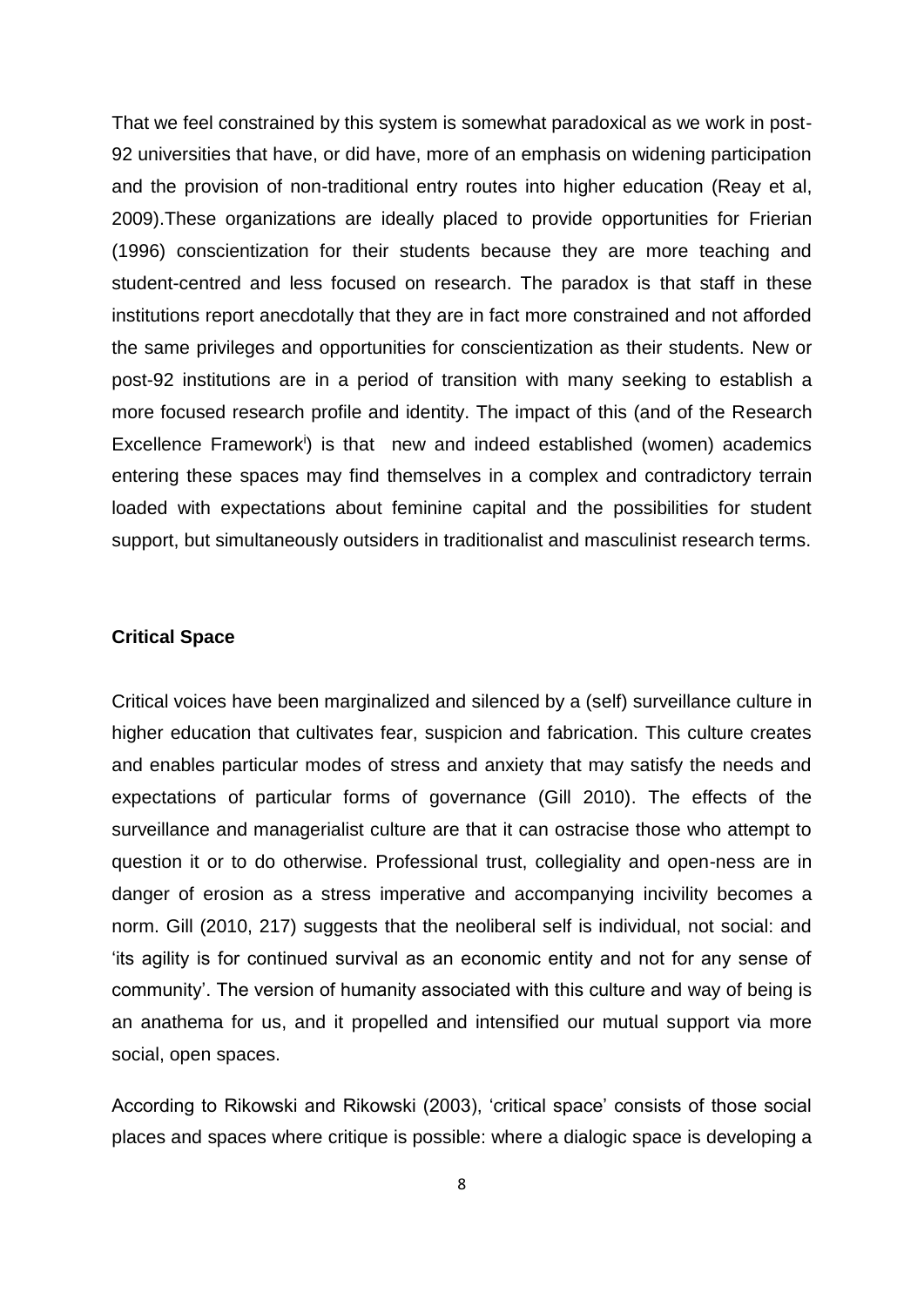critical space. Lefebvre (1976, 1991) relates the notion of critical space to social justice, arguing that justice and injustice become visible via the use and production of social spaces and the ways in which they influence social relations. In the context of these arguments, 'critical space' concerns the potential and actuality for the critique of existing society and the search for alternatives: for example, on how the core processes and phenomena of capitalist society, such as value, capital and labour, generate contradictions and tension in 'everyday life' for individuals, groups, classes and societies. 'Effective' critical spaces are those social places and spaces where such critique *actually occurs*. We posit that although there are effective critical spaces in higher education, these spaces are gendered and constraining, and reduce the potential for change arising from such spaces.

Over a decade ago, Rikowski and Rikowski (2003) argued that critical space was being *compressed* in education with fewer opportunities for engaging with critiques of society and education within formal education. This compression has continued throughout the neoliberal neoconservative era (starting with UK's 'New Labour' through the Coalition to the present Conservative Government) and education in the UK, as it is internationally, is becoming increasingly capitalized through processes of marketization, commodification and performativity (Apple 2012; Connell 2013).

Examples of the compression of critical space may be related to the escalated marketization of universities, the Research Excellence Framework (REF) and the pervasiveness of the National Student Survey as a tool for auditing staff performance within discourses of student 'support' and 'employability'. It has been acknowledged that the REF is problematic (Olssen 2011) creating potential for conservatism, tedium and caution in research. Criticality is replaced by compliance that adheres to a particular way of looking at the world, based on creating academics as forces of commodification and enterprise which align with neoliberalism. Moreover, as Furedi and Attwood (2012) maintain, the NSS puts pressure on lecturers to provide 'enhanced' experiences whilst corroding academic integrity as university staff, (particularly post-1992 institutions) internalise the notion that 'you live and die by the NSS'.

9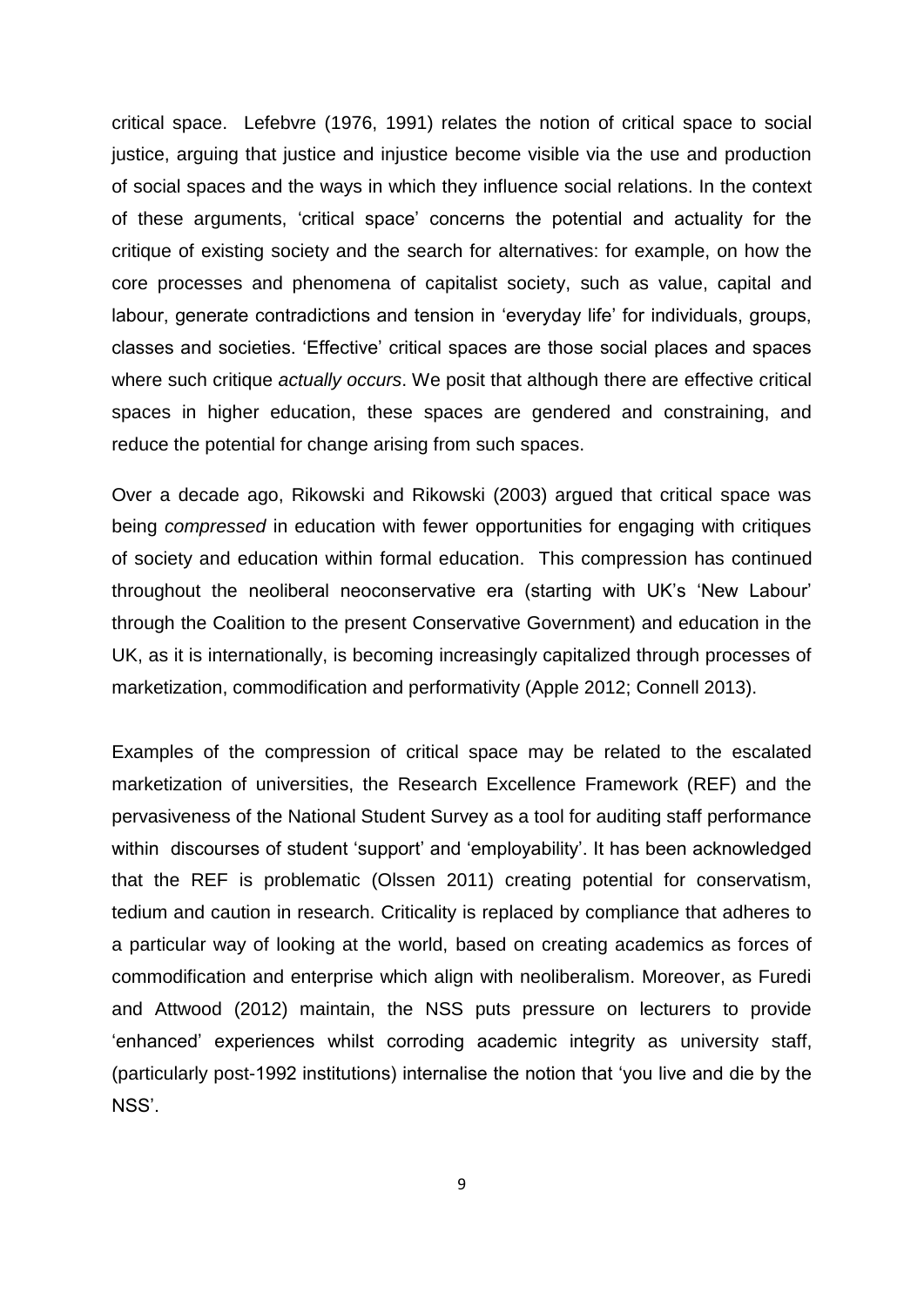The NSS and student successes are strongly linked to the socialisation and competency aspects of 'vocationalism', which is increasingly becoming a watchword in higher education, despite extensive critiques of it in further education over several decades (Bates et al, 1984; Avis et al 1996). Functional skills, work experience, 'placements' and the process of rewriting academic courses to make them more 'relevant' and 'career oriented' are emphasised, thus eroding the idea that academics, or those wishing to engage in research, are critical 'public intellectuals' (Goodson 1999). Institutional status and ranking, alongside the quest for research funding, have almost silenced critical academic enquiry and open intellectual debate. As a result, education research is being channelled into technicist and uncritical areas and the space for critical studies in education is squeezed (Rikowski and Rikowski 2003). It seems that the soul of educational research is being crushed, and voices of criticality are marginalised, ridiculed or silenced. We propose that critical voices have to make themselves heard through the fog of careerism, mainstream rejection and side-lining, and, as we show in this paper, what we identify as feminized co-caring communities can potentially create and foster such spaces.

Before we move to discuss the notion of feminization, it becomes necessary to clarify how we understand the term 'community'. The concept of learning communities draws on a wide body of theory related to learning and sociology. They relate to a constructivist approach to learning that recognises the key importance of exchanges with others, and the role of social interactions in the construction of values and identity. For example, the sharing of values in a community includes sharing more critical approaches and thereby encourages people to reclaim their own learning processes by building their learning from their own experiences. In using the term community, we do not imply some primordial culture-sharing entity. We assume that members have different interests, make diverse contributions to activity, and hold varied viewpoints. In our view, participation at multiple levels is entailed in a community of practice. Nor does the term 'community' imply co-presence, a welldefined, identifiable group, or socially visible boundaries. It does imply participation in an activity system about which participants share understandings concerning what they are doing and what this means in their lives and for their communities (Lave 1991).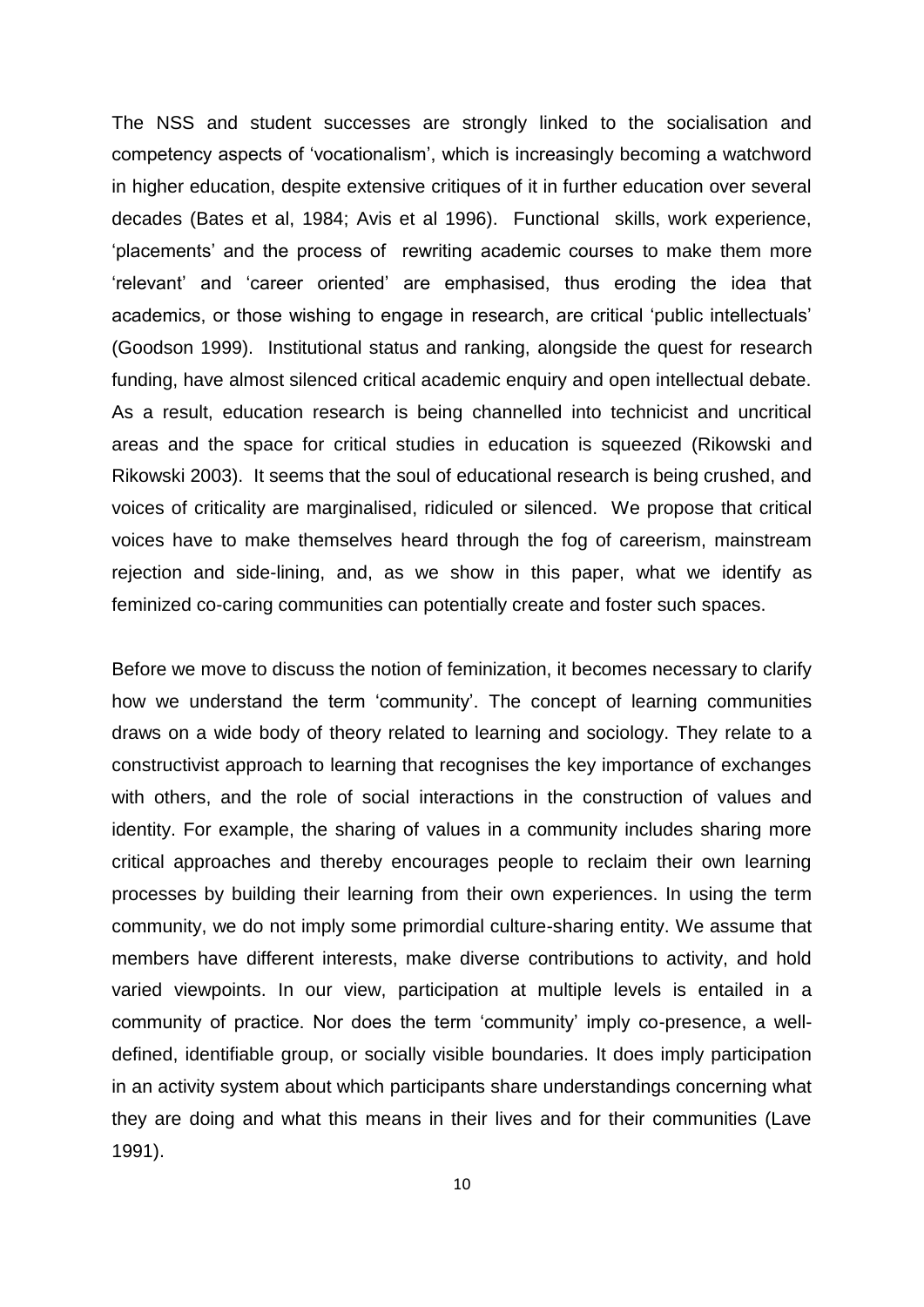#### **Feminisation**

In many ways teaching is construed as a feminized profession, but perhaps only at a 'non-managerial' level. Feminising teaching may imply a devaluing of the profession; a gender differential in pay, and a feeling that teaching is 'women's work'. This is a term that is often used in a derogatory way (Grimshaw and Rubery 2007) and implies work, often associated with emotion and / or domesticity (Colley 2006; Atkins 2009) which is commonly undervalued in one or more ways. However, Griffiths (2006) suggests that the concept of teaching being feminized may not be quite what it seems. The situation is complex, and there is a need for relational analysis in understanding what is going on. There are different and competing understandings of 'feminization' as referring either to the (absolute or proportional) numbers of women in teaching or to a culture associated with women. In this paper, we refer to both the culture and to the disproportion. As Griffiths (2006) suggests, there are a range, or continua, of masculinities and femininities. However, significantly, there is a hegemonic form of masculinity, associated with neo-liberal cultures of performativity. These oppressive forms of masculinity may not be identified with by all men, but as Halberstam (1998) argues, masculinities (and femininities) can be appropriated by both males and females in different ways. There are indications that pressures of central government policies, internationally, are intensifying a culture of hegemonic masculinity in schools, whether or not they have a majority of women teachers (Haywood and Mac an Ghaill 2013).

Griffiths (2006) discusses how feminist philosophers and theorists have explored ways of understanding the discourses which underlie such attempts at excluding women and the female perspective. For instance, she shows how Lloyd (1993) traces the changing meaning of ''reason'' in Western philosophy — while noting that however the definition changed, it was always deemed to be male, and how Michele Le Doeuff argues that history of philosophy shows that women are allocated the things that men do not value — their ''castoffs,'' so to speak — such as intuition rather than reason, and bearing knowledge rather than producing it (Le Doeuff 2003). In this way, according to Griffiths (2006), men can and do suggest that their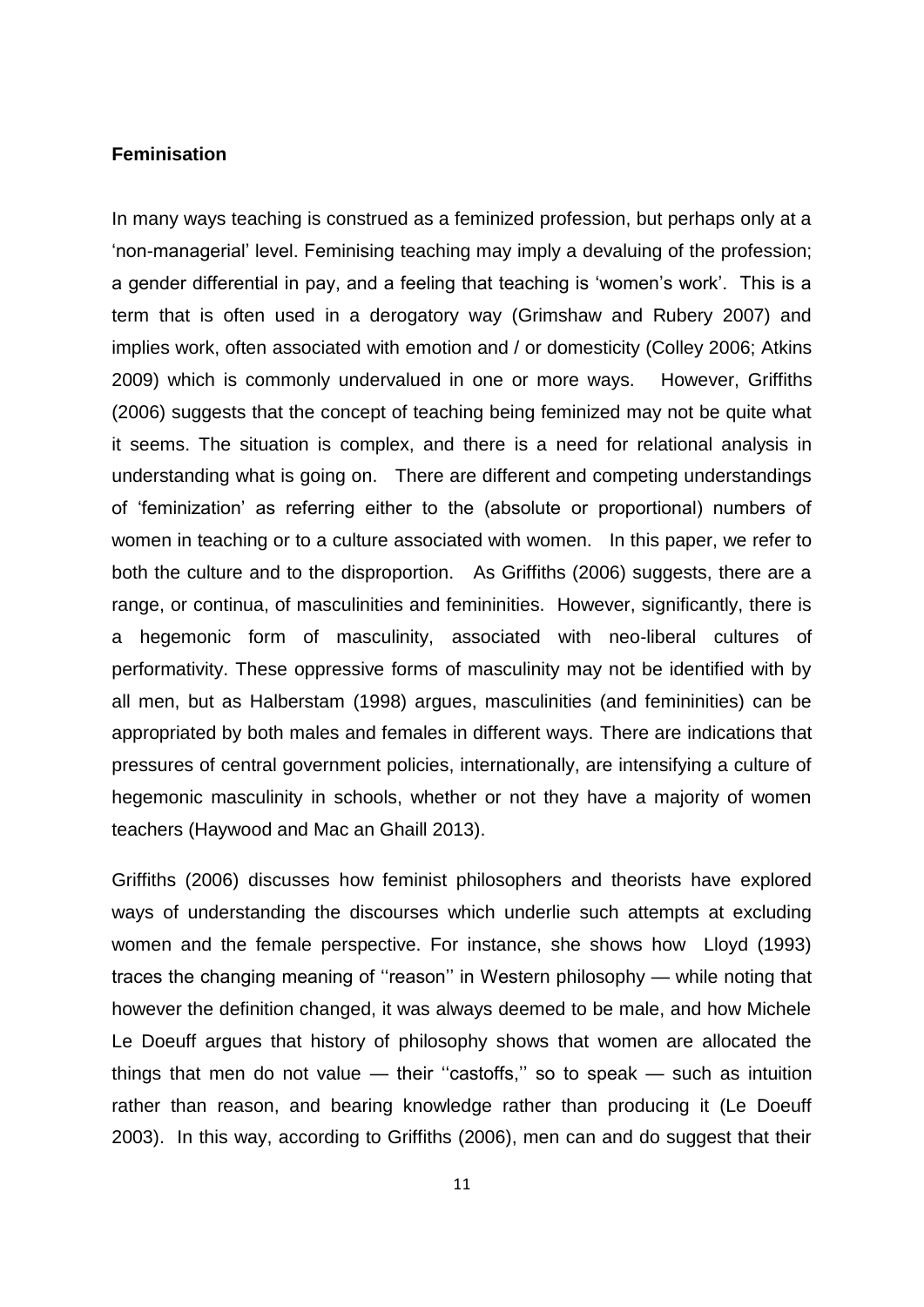own discourse, agendas and perspectives are rational, neutral and universal. They claim the mainstream discourses as neutral. Thus, mainstream discourses and policy agendas in education are created and operate within a false assumption of neutrality; and this pseudo-neutrality masks a patriarchal hegemony. Women managers may 'gain success' by appropriating themselves within the neoliberal agenda, which potentially alienates possibilities for non-managerial staff to act otherwise (Hey 2011). As feminists working in education, we are concerned about the power of patriarchal hegemony associated with performativity discourses and practices and of the work of the academic 'hyperprofessional' (Gornall and Salisbury 2012). We want to move outside of them; to facilitate discourses that may question, re-direct or refuse what we regard as a damaging discursive flow. If discourse is practice (Foucault 1972), then changing, disturbing or refusing recognizable managerial language provides us with a beginning. It is not our intention to pathologise masculinity or men, or to essentialise women. However, we *are* keen to use feminist or feminized discourse to trouble the masculine hegemony within which we work, and we align ourselves with feminized notions of co-caring communities of practice. Our drive came from the knowledge that education can be truly life enhancing and transforming if appropriate mechanisms are put into place to push open spaces that create meaningful enquiry.

#### **Research approach**

If there is a duty to explain positionality in doing narrative forms of research (Sikes in Bathmaker 2010), we acknowledge that we share allegiance with feminist and postfeminist perspectives, although we do not fully situate ourselves in any singular perspective, as we believe this can be restrictive and can essentialise gender. Our methodology is perhaps informed by various feminisms and is positioned between feminist and poststructuralist feminist research.

We position ourselves on the margins in terms of identity studies and related theoretical standpoints, imposed forms of subjectivity; and also in terms of our workplace situations. We all work in universities as either lecturers and / or researchers and we all work, or have worked for some years, in the field of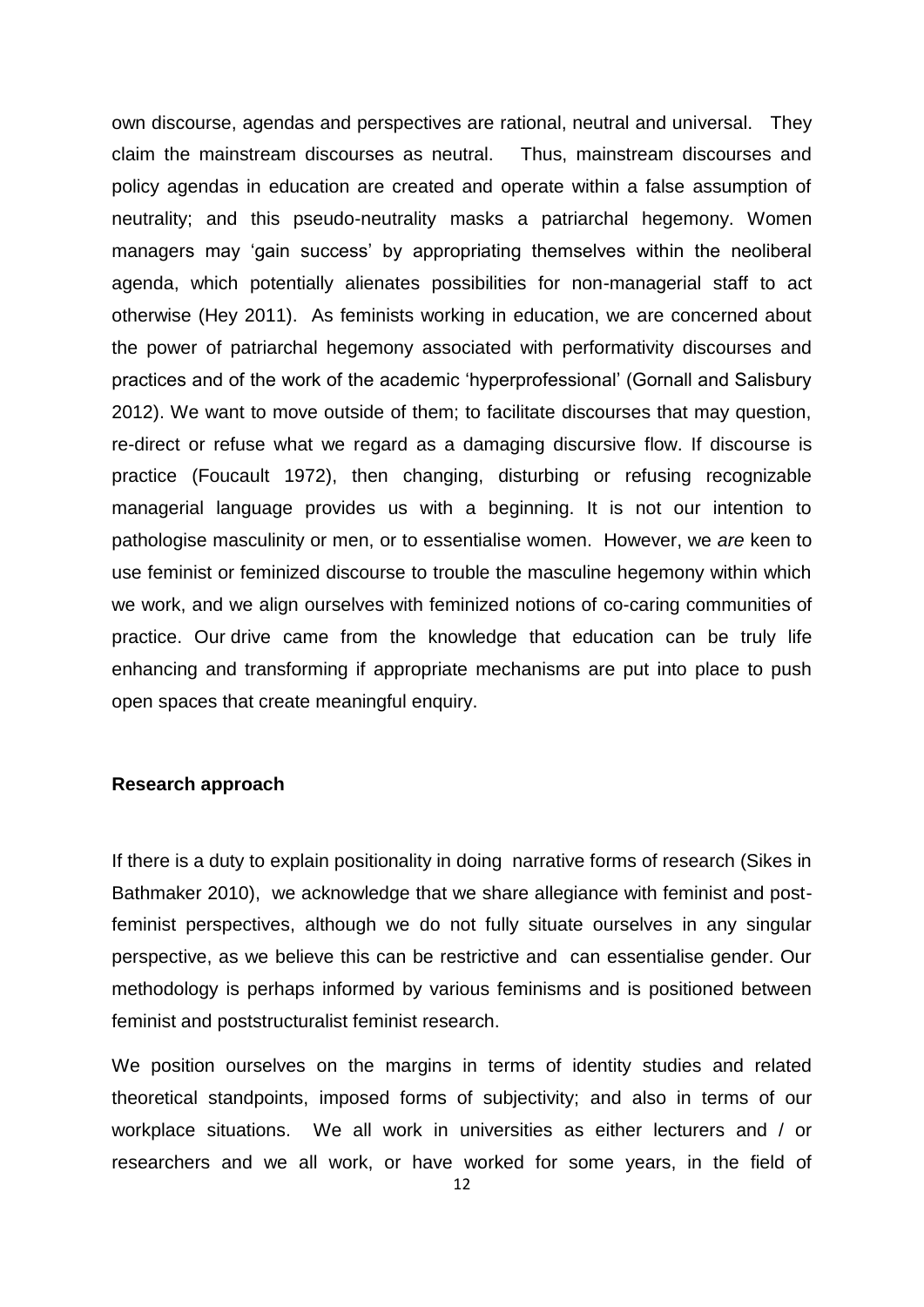education, which is a female-dominated discipline. Our shared epistemology is grounded in anti-essentialist foundations of 'feminist', feminism and difference.

We were concerned with the lived realities of our lives as women, teachers and researchers on the margins of a performativity culture, and took a semi autoethnographic approach to critically examine and interrogate each other's narratives and experiences of working in higher education. Auto-ethnography, as an approach to research and writing, seeks to describe and systematically analyse personal experience in order to understand cultural experience (Ellis et al 2011, Duckworth 2013) and is both process and product. The methodological focus is on our 'subjugated' voices (Foucault 1980, 81) and the ways in which we articulate and share our particular experiences of potential ideological subjugation, under neoliberal forms of governance.

Our methods may be characterised as discursive but also epistolary, as our discussions about our personal experiences, lives as educators in higher education and our interpretations of engaging with and applying theory to our daily practice were in the main conducted via email over a period of approximately one year. It is worth noting that the email extracts described and discussed in this paper were generated at a time when there was no explicit plan to write a collaborative paper. These one to one (not group) exchanges were simply a mechanism of support and reflection. Nevertheless, we used our email exchanges as a form of narrative enquiry that provided opportunity and space to negotiate our identities and make meaning from our experiences (Bathmaker and Harnett 2010). Narrative research creates a rich archive for understanding how realities are being constructed and is a form or way of 'speaking truth to power' (Bathmaker and Harnett 2010, 5). Our archived email exchanges, conversations and diaries were seen as a bricolage of recorded practices of self-representation that revealed various and significant processes in the constitution of the female self. We understand identities are constructed in the context of particular social structures and material conditions that can lock people into various forms of subjectivity. Writing emails to each other and sharing our thoughts and experiences over a one year period, was one way of expressing and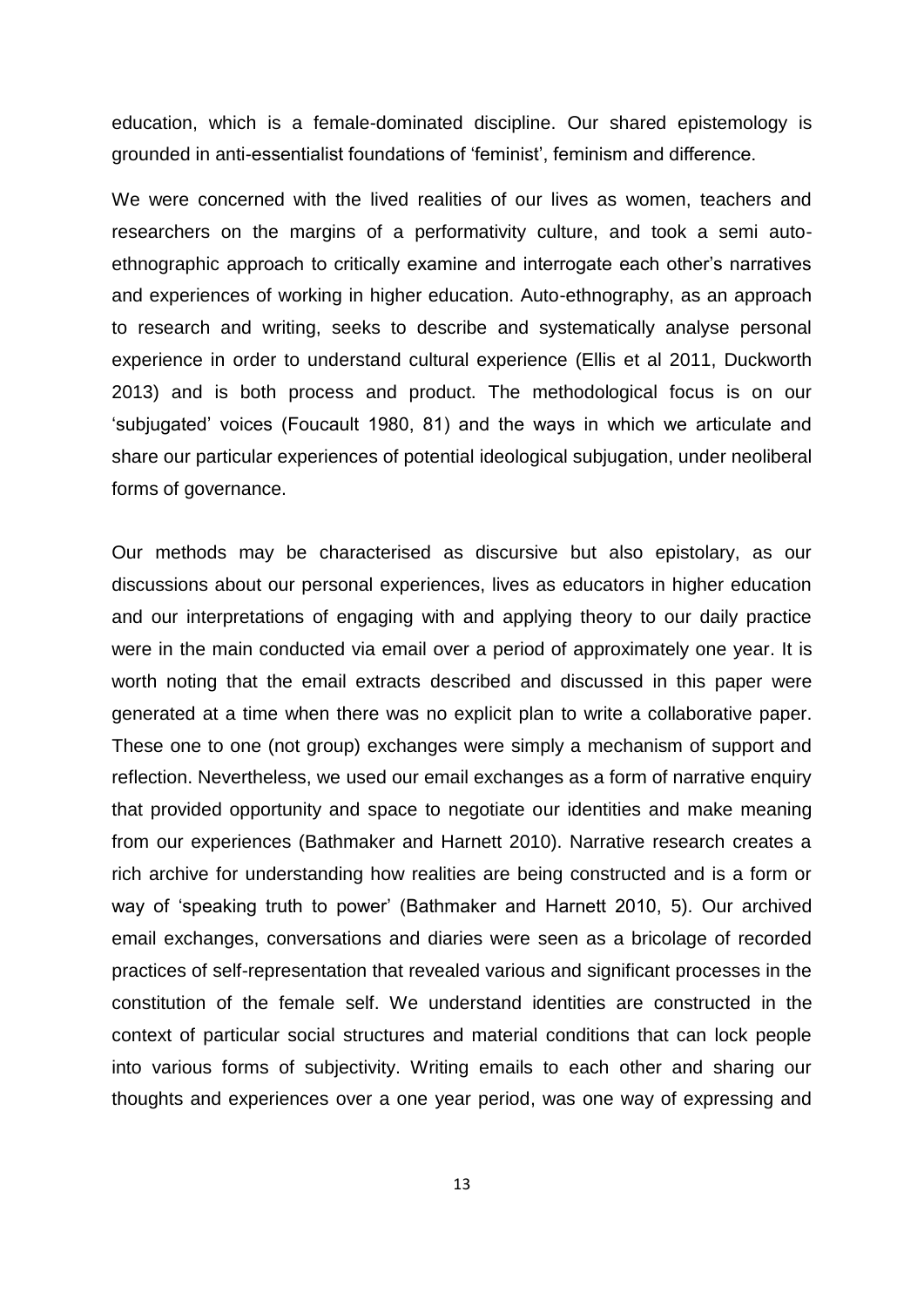holding together the multiple selves and subjectivities that we live with in making sense of our experiences.

Analysis was done thematically using an iterative methodology based on the work of Braun and Clarke (2006). The first stage was to become familiar with the data generated though the email exchanges. This process was pivotal in gaining an understanding of us as 'real people' engaging in both a reflective and a reflexive fashion in work which mattered to us. The next stage of the analysis was an initial search for themes. Themes were derived from patterns such as 'conversation topics, vocabulary, recurring activities, meanings, [or] feelings' (Taylor and Bogdan 1984, 131). The themes that emerged were synthesised to form a picture of our joint experiences as teachers and researchers in education. Thematic analysis has been subject to the criticisms occasionally levelled at all qualitative methods: typically being that it is very vague (Antaki et al 2002). Hence, we used criteria framed by Owen (1984) for the origination of the themes we chose. Owen (1984) emphasises that the form of narrative and how a story is told is as key as the content; in its own creation, narrative creates aspects of identity.

The next stage of the analysis was to review the themes which were identified from the transcripts. Braun and Clarke (2006) suggest using respondent checking to do this. Although we may not, as researcher-participants, have had 'privileged status' as commentators on our own actions, the themes did resonate with us. Our subsequent reflections and discussions as we completed the thematic analysis could perhaps also be seen as another source of data and insight (Fielding and Fielding 1986).

#### **Discussion**

#### *Caring and Co-Caring*

A central feature of the email exchanges was an acknowledgement of each other as researchers who were simultaneously coping with the complex realities of our lives in other, and multiple, roles as teachers, researchers, mothers, wives, friends, partners,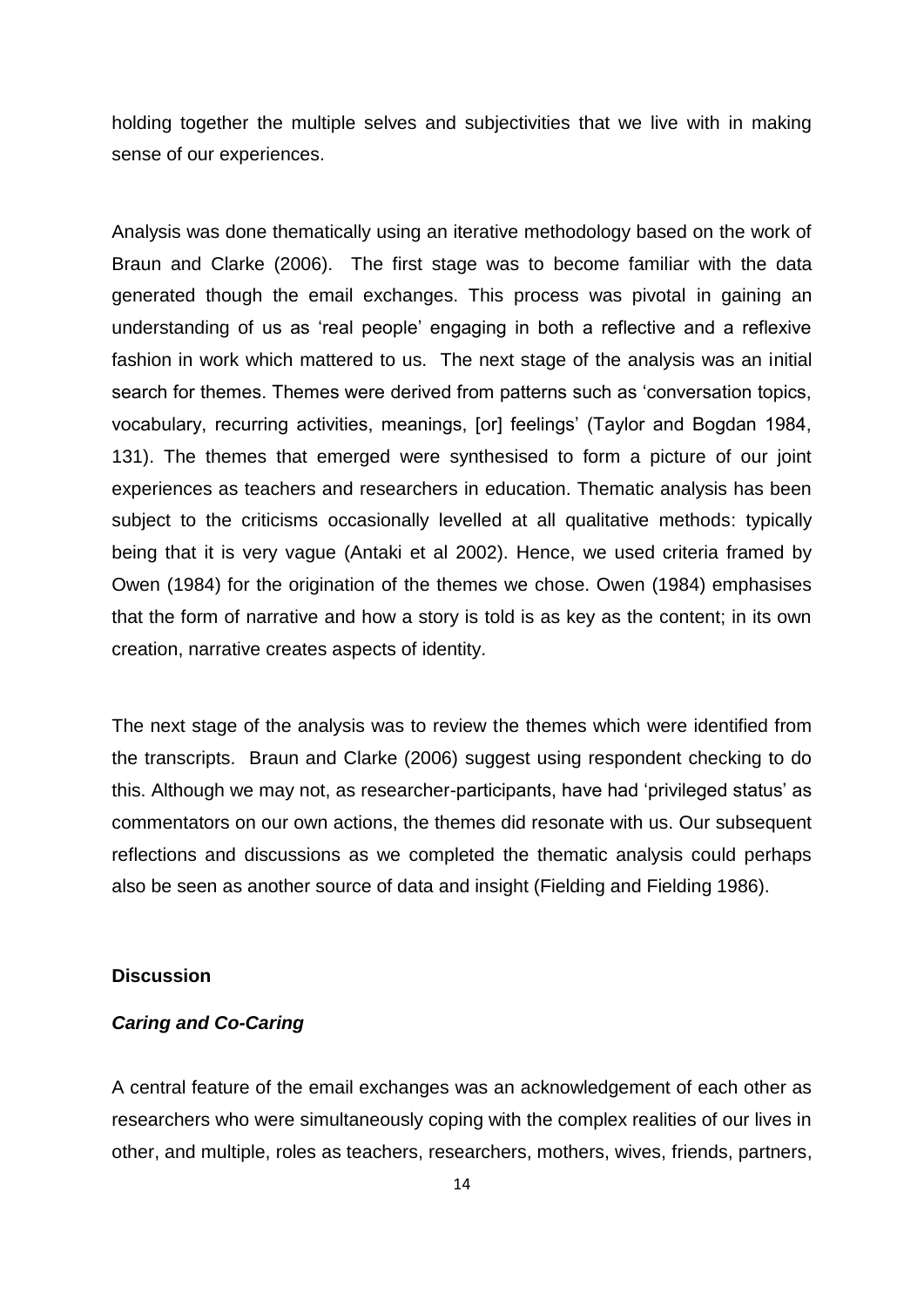carers and so on. Bateson's (1989 8) work emphasises how discontinuities in women's lives can be challenging, and how many women are 'burdened by the assumptions of continuity'. Bateson (1989) introduces the idea that women have to 'improvise' their lives by combining familiar and unfamiliar concepts in response to new situations and this resonated powerfully with us. An email exchange that occurred early on in this process reveals the complex ways in which different practices – family, gender, research, teaching and professional – intersect and inform one another rather than existing separately. Often, this interaction would provoke difficult reflections and illuminate glaring contradictions in how we understood ourselves as authentic and empowered. The email exchanges provided a co-caring space for reflecting on these contradictions and for dialogic support and meaning-making. It became a natural caring (Noddings 1984) space for us.

Caring and co-caring involves both the self and others. Email exchanges provided a safe space for difficult reflections to be aired and allowed for the kind of motivational bolstering of one another that is not characteristic of higher education cultures. Congratulatory messages, even for the smallest of 'juggling' acts, were essential in fostering a sense of care and in bringing to light the complexities of balancing and shifting between roles and identities.

The institutional context became an important feature of our supportive exchanges. For one member of our network, moving between a post-1992 setting and an older and more research-led university had a significant impact upon the ways in which everyday professional practice was approached. This reflection revealed the various constraints and feelings of surveillance in different institutional contexts and the ways in which academic freedom was embraced or closed down depending on the environment. This inspired an exchange based upon the types of emotional labour involved in our work as lecturers, researchers and professional academics. When staff conceal the personal effects of pressure from management and maintain a happy appearance to reassure the students, this operates as a form of 'emotional labour', which can be defined as 'the effort which is required to display that which are perceived to be the expected emotions' (Ogbonna and Harris 2004, 1189). Often the emotional labour which teachers and other educators invest in their job can be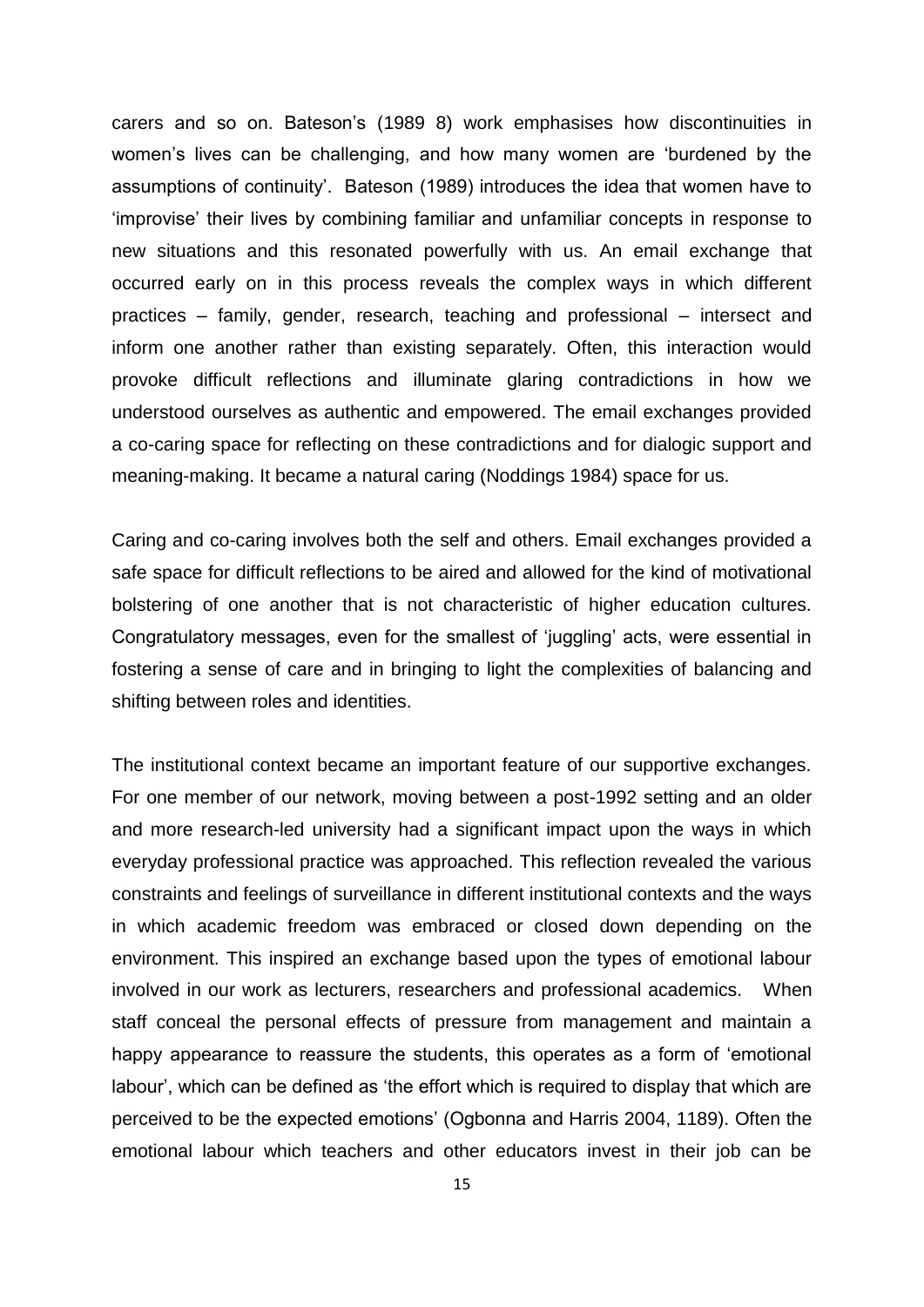draining (Avis and Bathmaker 2004). This labour often includes 'underground working' (Gleeson 2006) such as supporting learners' needs in unaccounted time slots such as breaks and lunchtimes. The time, energy and commitment of a working week based on extra hours, compounded by work environments where job security is unstable due to redundancies and restructuring, often leaves practitioners fearful of their job security, exhausted and ever more reluctant to challenge the hegemony which is ever present in a curriculum based on quantifiable outcomes.

Critical autonomy and deep forms of intrinsic motivation were essential in sustaining our communications. We were supportive and co-caring before and throughout the writing process, and through shared teaching and academic ventures with which we were involved. At a fundamental level, we were careful to acknowledge each other's contributions and provide a safe space in which insecurities and vulnerabilities could be recognised and made sense of in the context of managerial, neoliberalist higher education settings. Crucially, over time, we became aware of how our own need to suppress these vulnerabilities, and the shame we often felt for our own shortcomings, was at odds with the kinds of advice and support we routinely offered to our students.

Co-caring is a central feature in our approach to students and the people with whom we collaborate and work. The following detailed exchange reveals not only that cocaring is an attribute of our work but also that, oftentimes, it is in danger of being eroded and undermined by structures and by those who appropriated themselves within those structures. The exchange illuminates the challenges and complexities that can arise as a result of caring for staff and students whilst also remaining true to our principles and illustrates the tensions between our values and beliefs and those of the dominant culture:

Not too sure how this links but I know it does somehow......remember when I told you about getting a warning for 'allowing' my staff to moderate work? The woman who gave me the warning hid behind the structures of administration and a quality framework. She used the situation and her position to 'inflict' symbolic violence [in reference to Bourdieu's (2002) relations of power and mechanisms of domination which do not involve physical force] and I connived in this by accepting the warning and subsequently dealing with the intolerable situation (of which this was just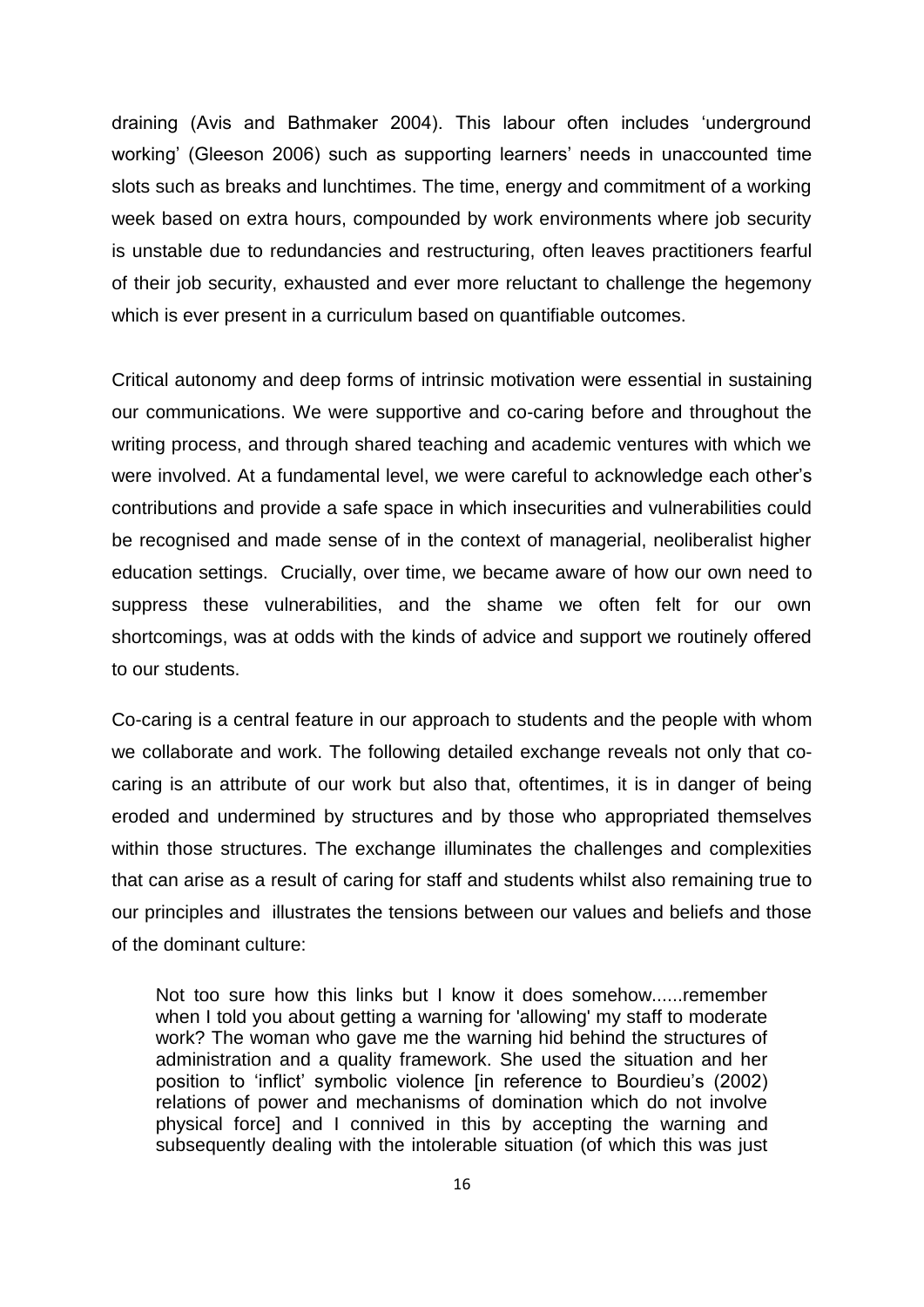an example, there were many more) by moving institutions. I was a child, she was a controlling parent. I always thought she betrayed the sisterhood (not a term I usually use but you know what I mean I hope) in a number of ways I could not articulate, but now I see how she did this through the patriarchal structures with which she engaged.

Yes she appropriated herself within rather than challenge the dominant structures. You did the right thing - yet she could not step outside of her dominance.

Wish I had seen it at the time. But of course I was also constrained, as a senior manager, by the system, and my fear of losing my job.

Yes and this is how they hold workers by fear - we need to put bread on the table - they know it.

As a single parent this was a very real fear… also fuelled by my own lack of consciousness and of critical space where I could reflect on such things. …even though I was teaching sociology at the time

Yes…and a feeling of isolation and questioning of our authentic selves. When we are entrenched it's hard to empower ourselves, though we try to empower others. That whole cycle of nurturing…which in many cases we pay the price for….within the cycle of symbolic violence.

I was more concerned with emancipation and empowering the young women with whom I was working …and by not letting the ridiculousness of the admin system 'get' to and affect them, than I was with myself….or perhaps with my staff, although I protected them more than I did myself.

This narrative exchange highlights how co-caring - for ourselves, each other and our students - can become difficult in managerial cultures and how, in 'protecting' students from the underlying system and its associated non-collegiality, lecturers are positioned as a buffer which is part of emotionally labour. In higher education higher managerial positions are overwhelmingly occupied by men, whilst middle management is more the domain of women and the emotional and intellectual labour of women is tied to maintaining the efficiency of the institution. Women teachers and researchers suffer under these conditions as relationships are undermined and competition intensified, and women managers are put in the front line as (often reluctant) agents of this process (Hey 2011). There is a dichotomy between the administrative-system-as-education and that of the co-caring lecturer who perhaps came into the field of education by way of 'vocation', and a will or desire to care for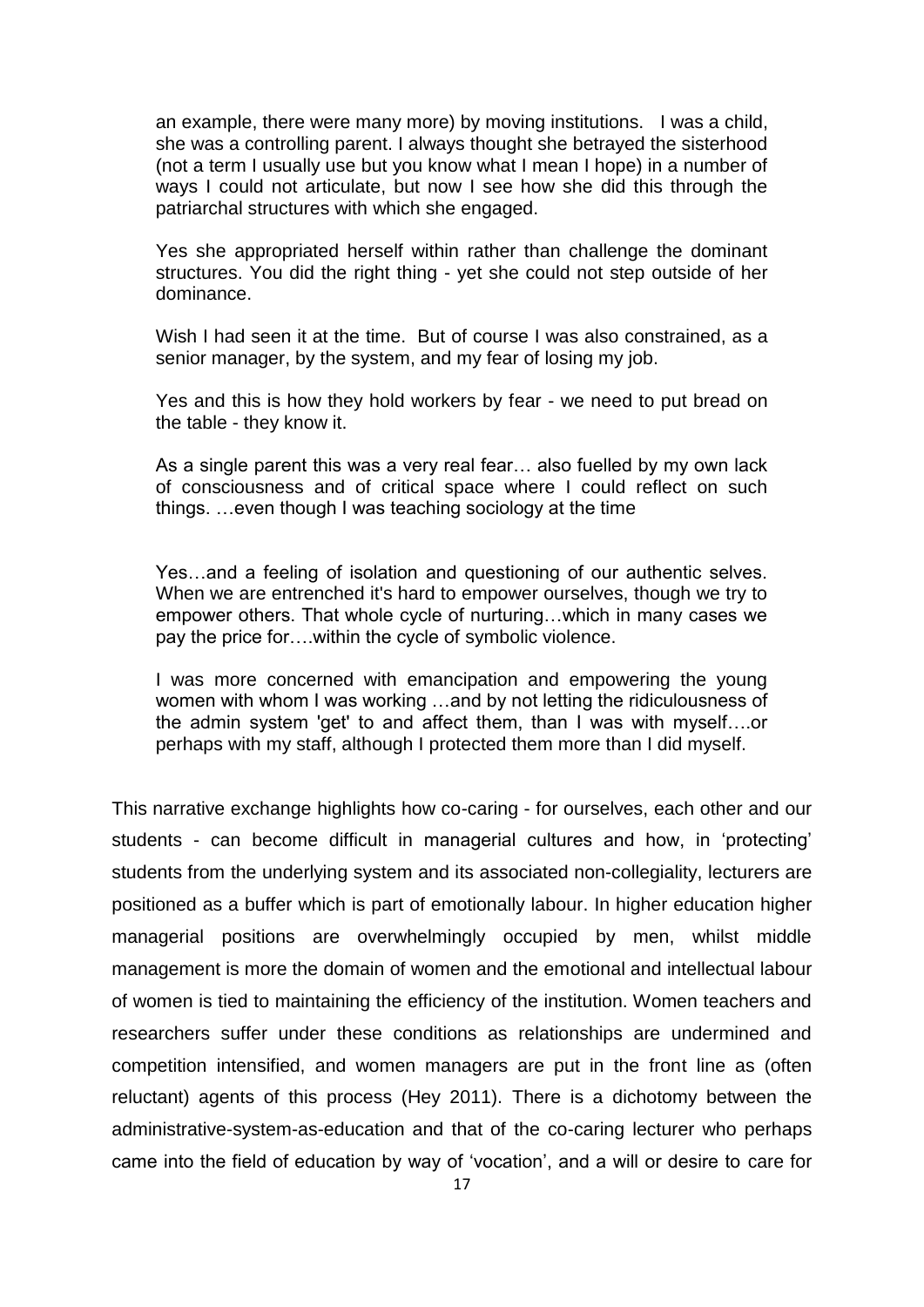others, rather than in pursuit of a managerial, administrative driven 'career' trajectory. We are convinced that the power to create and transform, even when thwarted in concrete situations, tends to be reborn (Freire 1998). It is through our cocaring, and building relationships with ourselves and each other, that we have formed a common understandings and language to interrogate neo-liberal ideologies, emotional empowerment and in doing so created new forms of nurturing spaces.

#### *Finding spaces*

Although perhaps not aware of it initially, through our email communications and the practices of co-caring that developed within these, we were seeking out feminized intellectual spaces and particularly feminized modes of support. As we reflected on the emails and the conversations that ensued, we realized that we were in fact coming to terms with an increasing awareness and inexplicable fear that we were being suppressed and frustrated by our own 'invisible voices':

I'm just putting my thoughts down - as opposed to thinking and wondering how you will interpret them - it's great to be open and honest. We need to create space for this…

It's just difficult to remain authentic when we work in a culture were discussion and critique is sometimes shut down. I realise paperwork has to be done and I don't mind doing it - it's the lack of confidence when the paperwork is all that's measured and the space for anything else is nonexistent. There are nice people though and I tend to share my intellectual space with people like us - that's empowering, that keeps me going.

It appears to us that there is an 'us' and 'them' dichotomy between administrative managerialist professional and co- caring community educationalist mentalities. By writing about it and positioning ourselves as co-caring educationalists we were somehow reinforcing and recreating this distinction; but doing so was liberating and empowering in a way that cannot be easily described. It reassured us that being open, honest and trusting of each other allowed a sharing of values, beliefs and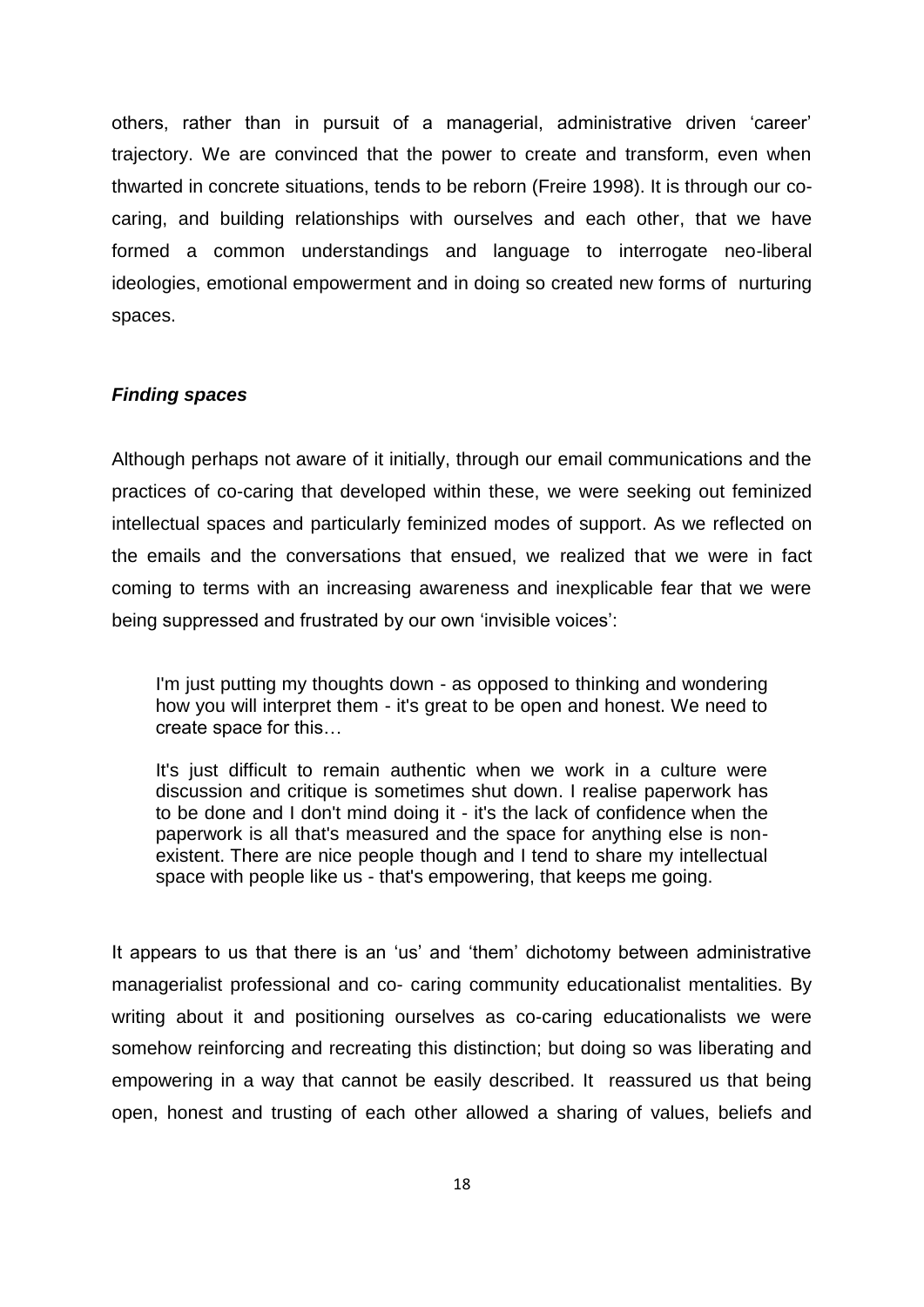understandings about 'education' that was outside the powerful discourse and practices of managerialism. Ball and Olmedo (2013, 89) suggest that:

The rationality of performativity is presented as the new common sense, as something logical and desirable. Indeed, performativity works best when we come to want for ourselves what is wanted from us, when our moral sense of our desires and ourselves are aligned with its pleasures.

We see this as a tangible phenomenon in our everyday practice and collectively resist desires to comply with performativity pleasures. Our conscious (self) alienation from this culture created a space that became our own form of asylum (Masschelein and Verstraete 2012). The email response, below, further illuminates how the tensions we experienced, between beliefs, values and the dominant culture within higher education, took shape and influenced our identities and practice. We noted that an authentic, caring pedagogy is continually undermined:

The question is - how can we, or our students, be our authentic selves (in many cases as women) when the attributes we have, such as kindness and care for others, are almost infantalised - that is the word. Do we become more ruthless to 'succeed' or to be heard?! Unkindness and incivility appear to be valourised attributes just now; it's a very strange power / knowledge situation….like the Emperor's New Clothes.

You lose your authentic self - you lose your integrity, but perhaps save yourself from being eroded away by those who would attack any vulnerabilities as a weakness rather than a strength of self-awareness.

Out of this, and our experiences of this substantial tension between being who we are and the neoliberal systemic allure to become something we could not or want to be, came a sub-theme of subversion and refusal:

It's just so strange; I can't imagine ever communicating with a colleague in such a way as to devalue and deny their knowledge, perspective, whatever. It is so blatant. There's a level of arrogance, sure, but also disrespect for the job you and [others] have taken time to undertake. The fact that it's emailed suggests this way of addressing one another is entirely normal and part of the culture.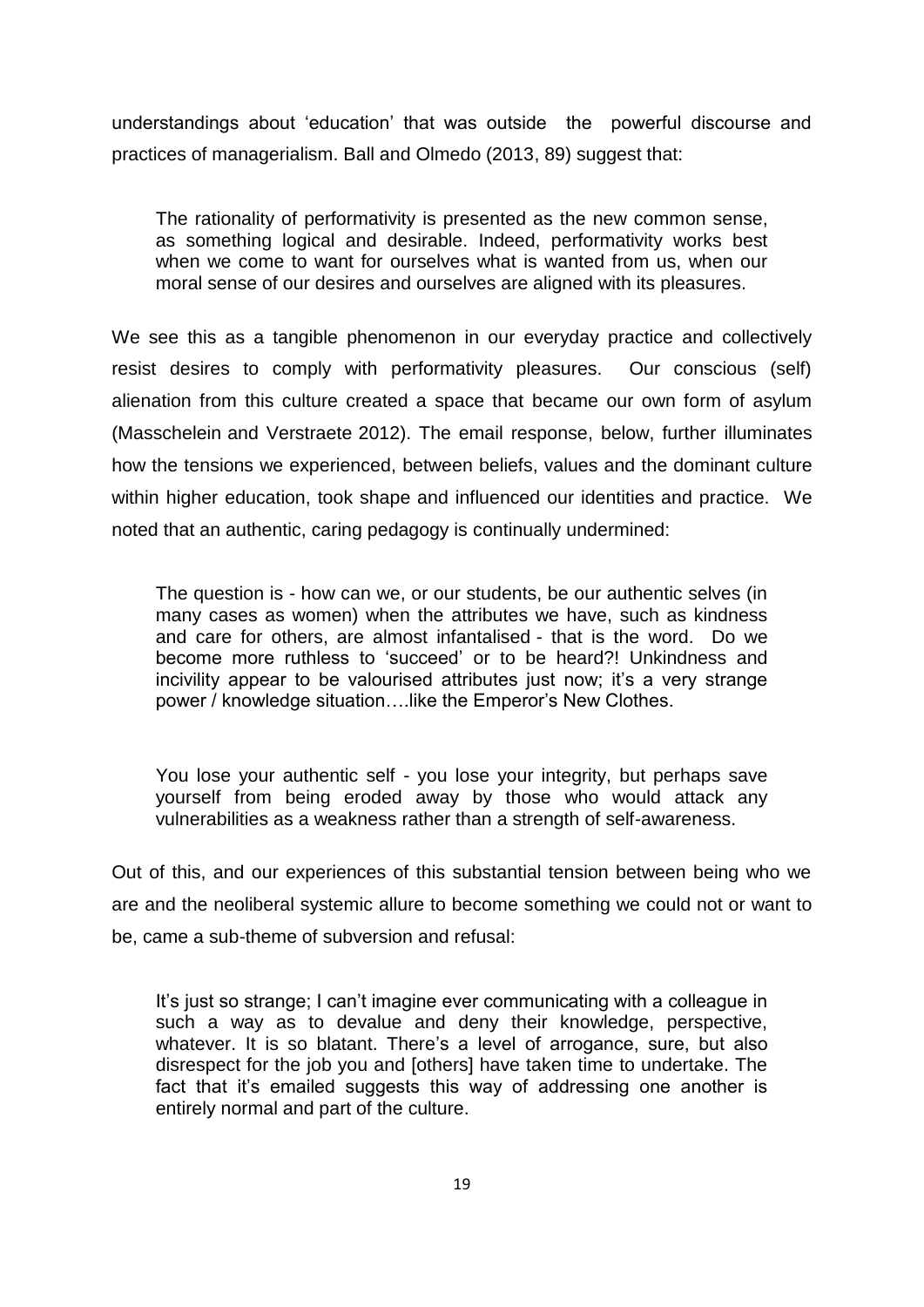The opening up to each other as women creates a powerful counterhegemony maybe? Can be quite subversive and I have seen that alliance in other women (and men, too, of course, but not where it is based on emotion but on other forms of capital) both used and misused. Interesting; what I like about us is that the energy it creates is being used in a positive way for the paper with some genuinely useful recommendations and insights.

I have read the start of our paper it's a great start - I'm attaching some comments – let's move with this. I don't think it's us having a rant - that's how we're made to feel - like question ourselves… 'it must be us?' Well it's not us - and the consciousness raising and critical space is a way to rupture the symbolic violence - just sharing my story with you makes it valid - rather than hidden away for fear of being stigmatized or ridiculed.

We see in our exchanges a search for an effective feminized critical space, a social and socio-political space we were ourselves *producing* (Lefebvre, 1991), which would empower us as well as resolve the dissonance which we were experiencing as lecturers. The narratives emerging from our different positions and experiences are dedicated to the production of new ways of making meaning and being / becoming critical and are generated through, and with, solidarity. Recognizing and validating issues that engage us in a productive process of meaning making (including analyzing self and the culture we find ourselves in) is, in itself, a powerful tool for working through resolutions.

#### **Conclusion**

Our response to managerialistic cultures has been to search for our own critical or alter spaces through the kind of alliances, and support systems, which have inspired this paper. We seek to encourage critical thinking on education and society, but we sometimes have to do this in ways that transgress the dominant culture. Through sharing our experiences and dialogues, we have learned that once things that are seemingly fixed and certain become more intelligible through a sharing of experiences; boundaries and grids of intelligibility of the 'way things are' can be questioned, disrupted and transgressed (St.Pierre 2000).

Our shared teaching and learning approach with our students is within the bounds of Freireian (1996) critical pedagogy. We ground pedagogy in our students' lives so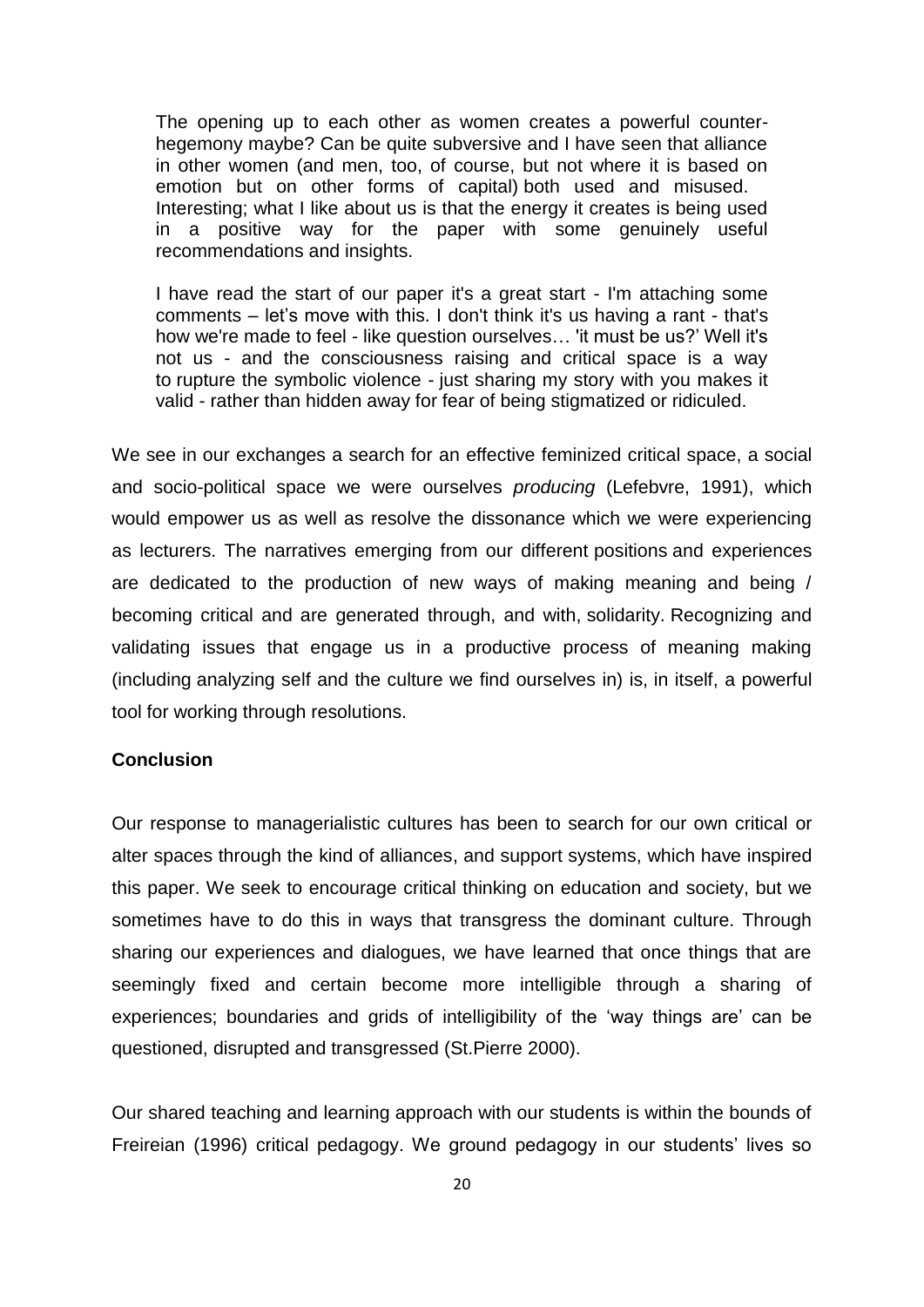they can start to question dominant values that are prevalent in many discourses and practices of education. We encourage students to create communities of practice (Lave 1991; Wenger 1998) in their studies and in their workplaces, and to become part of a group of intellectuals concerned to create an alternative hegemony, even if they would not see it in these terms. In encouraging students to become critically conscious, we try to facilitate conscientization, thinking and learning in such a way that students can access and attain an in-depth understanding of the world that includes a questioning of the social order of things and their role within it. By engaging in questioning and a valuing of alternative viewpoints, and not on the transmission of (units of) knowledge itself, we may open up possibilities for a questioning of the taken for granted and normalising procedures and boundaries in which actions are enclosed. This may be done through dialogue with other 'authentic' individual voices within a co-caring community that questions and critiques as part of the process of changing our world, as this is what we see teaching to be about. Critical awareness of official scripts relating to education is part of this process.

There are possibilities to find alternative words and languages that disrupt existing managerialistic discourses and practices, or ways of 'being', that have become institutionally reified. In our practice, we explicitly teach and practice co-caring community as we feel it is our baseline or grounding for education. We do not view this as a contending force that is 'against' the dominant culture, but one that is 'outside' and bears no relation to it. It stands alone as its own system of intelligibility. Likewise, the feminised critical spaces that may emerge from such communities are a multifaceted refuge or asylum, and a forum for 'being' and for 'being yourself'. We still sometimes feel that we are not 'getting it right' and are caught within our own 'performance', but articulating and sharing such tensions allows for a certain kind of freedom. We hope this paper reassures others who are frustrated, silenced, alienated or marginalised in the context of researchers' discourses and practices of patriarchal managerialism and performativity. In UK academia there is a lot of ambivalence about whether people mean what they say or say what they mean (Tamboukou 2012). We seek to continue to trouble the hegemony, by openly saying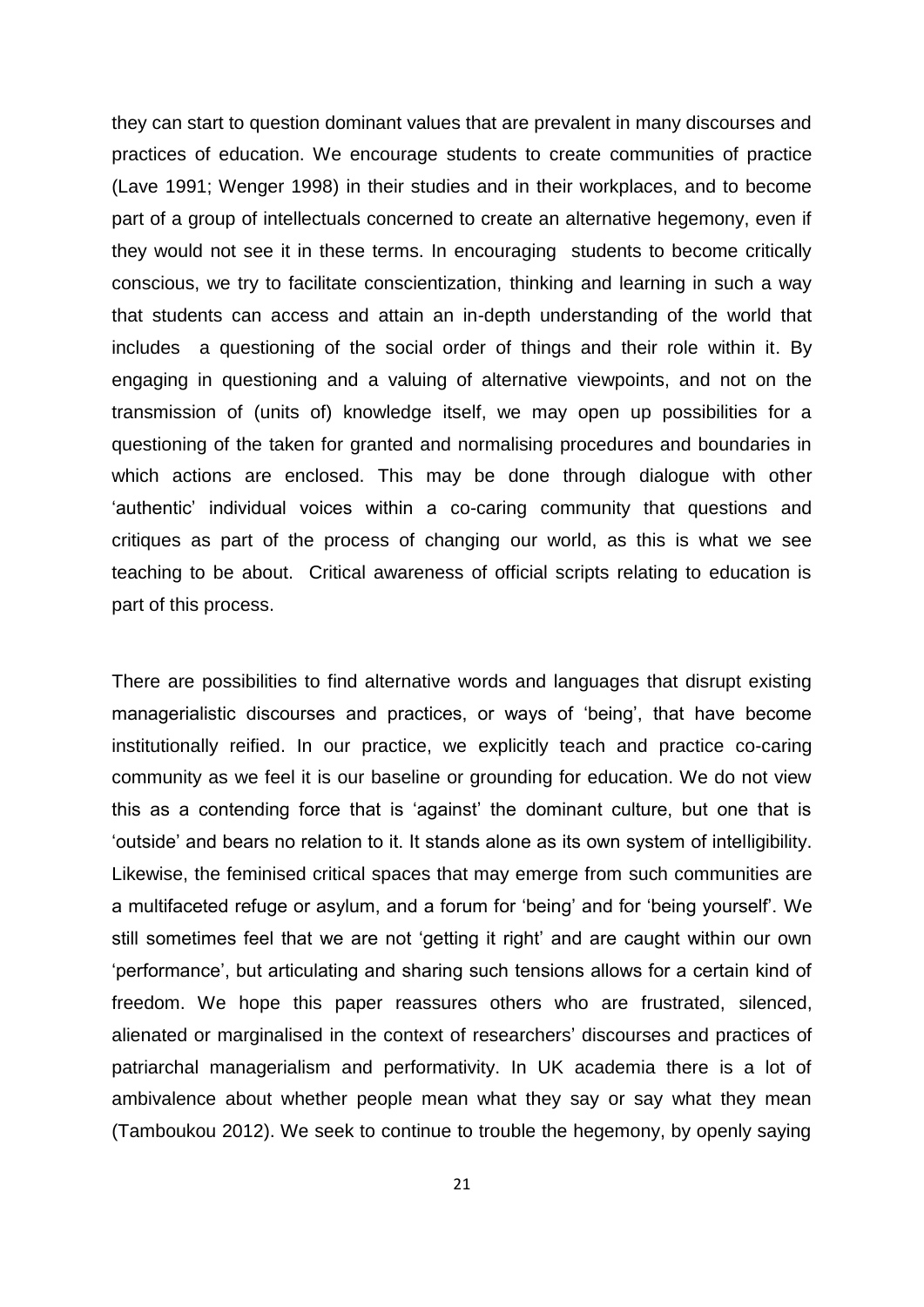what we mean and by taking our 'private' authentic selves and voices into the public 'education' domain.

#### **References**

Ade-Ojo, G., and Duckworth, V. 2015. *Adult Literacy Policy and Practice: From Intrinsic Values to Instrumentalism.* London: Palgrave Macmillan Pivotal.

Antaki, C., Billig, M., Edwards, D., and Potter, J. 2002. "Discourse analysis means doing analysis: A critique of six analytic shortcomings". *DAOL Discourse Analysis Online [Electronic Version],* 1(1).

Apple, M. W. 2011. "Democratic education in neoliberal and neoconservative times". *International Studies in Sociology of Education,* 21**,** 21-31.

Atkins, L. 2009. *Invisible Students, Impossible Dreams: Experiencing Vocational Education 14-19.* Trentham Books.

Atkins, L. 2014. Dis(en)abled: the lived experiences of inclusion policies amongst disabled young people. Part of PCELL SIG Symposium The *way we live now: How marginalised youth experience education, home and (out of) work BERA Annual* Conference, Institute of Education, London, September 2014.

Avis, J., and Bathmaker, A.-M. 2004. "The politics of care: emotional labour and traineefurther education lecturers". *Journal of Vocational Education & Training,* 56**,** 5- 20.

Avis, J., Bloomer, M., Esland, G., Gleeson, D and Hodkinson, P. 1996. *Knowledge and Nationhood Education, Politics and Work* London: Cassell.

Ball, S. J., and Olmedo, A. 2013. "Care of the self, resistance and subjectivity under neoliberal governmentalities". *Critical Studies in Education* 54 (1): 85-96.

Bates, I., Clarke, J., Cohen, P., Finn, D., Moore, R., and Willis, P. 1984. *Schooling for the Dole.* Basingstoke: Macmillan Publishers Ltd.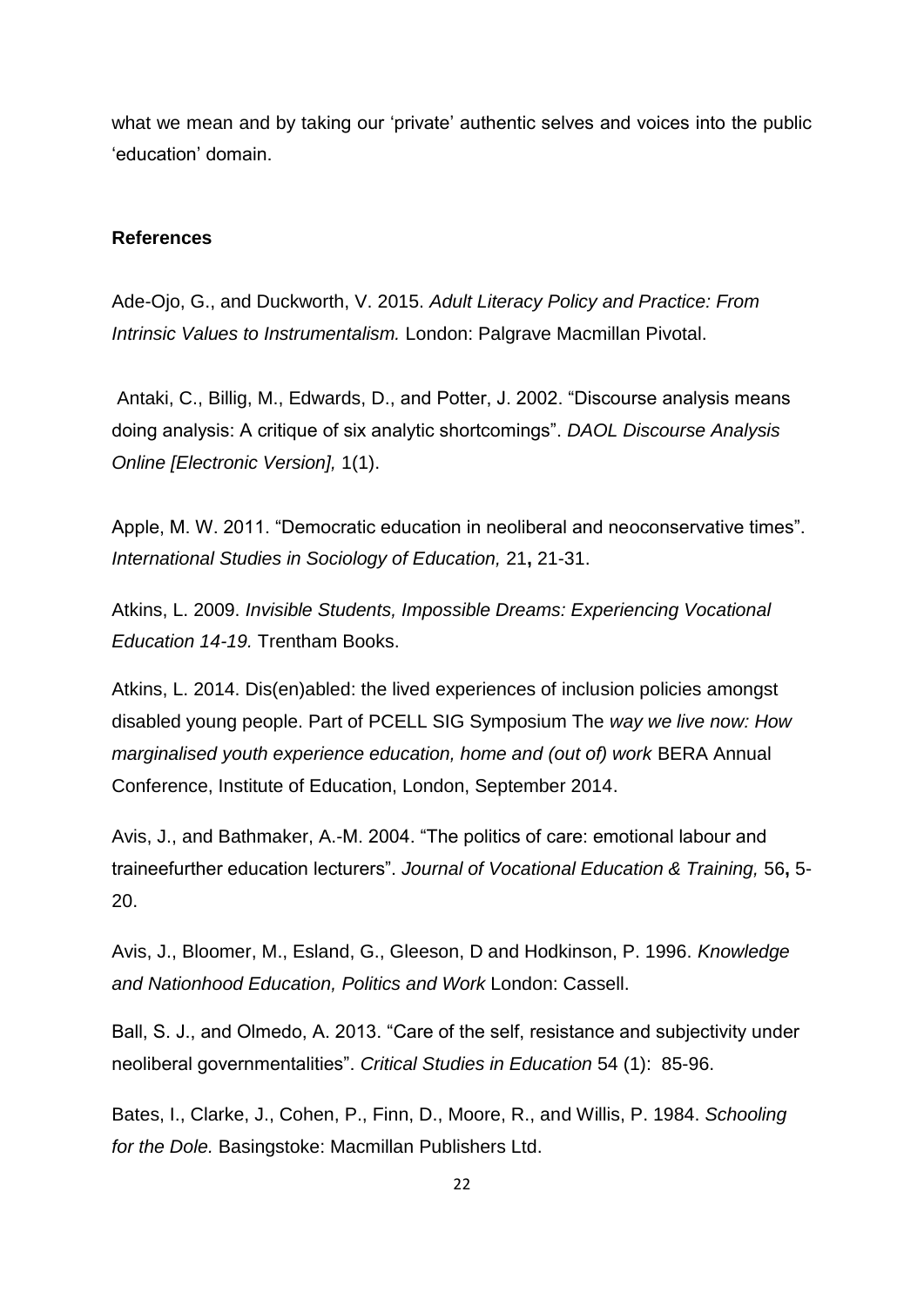Bateson, M. C. 1989. *Composing a Life.* New York: Grove Press.

Bathmaker, A-M. and Harnett, P. 2010. *Exploring Learning, Identity and Power through Life History and Narrative Research.* London: Routledge.

Bourdieu, P. 2002) *Language and symbolic power.* Cambridge: Polity Press.

Braun, V., and Clarke, V. 2006. "Using thematic analysis in psychology". *Qualitative Research in Psychology,* 3**,** 77-101.

Colley, H. 2006. "Learning to Labour with Feeling: class, gender and emotion in childcare education and training", *Contemporary Issues in Early Childhood* 7 (1): 15- 29

Doherty, L., and Manfredi, S. 2006. "Women's progression to senior positions in English universities", *Employee Relations*, 28 (6): 553 – 572.

Duckworth, V. 2013. L*earning trajectories, violence and empowerment amongst Adult Basic Skills Learners*. Routledge: London.

Duckworth, V. 2014. "Literacy and Transformations". In *Landscapes of Specific*  Literacies in Contemporary Society: Exploring a social model of literacy, edited by V. Duckworth and G. Ade-Ojo, 27-46 *.* Monograph. London: Routledge Research in Education.

Gornall, L. 2012. "Compulsive Working, 'Hyperprofessinaility' and the Unseen Pleasures of Academic Work". *Higher Education Quarterly* 66, (2): 135-154.

Ellis, E., Adams, T. E., and Bochner A.P. 2011 "Autoethnography: An Overview". *Forum* 12 (1).

Fielding, N., and Fielding, J. 1986. *Linking Data.* London: Sage.

Fitzgerald, T., and Wilkinson, J. 2010. *Travelling towards a mirage? Gender, equity and higher education.* Brisbane: Post Pressed.

Foucault, M. 1972. *The Archaeology of Knowledge*. London: Tavistock.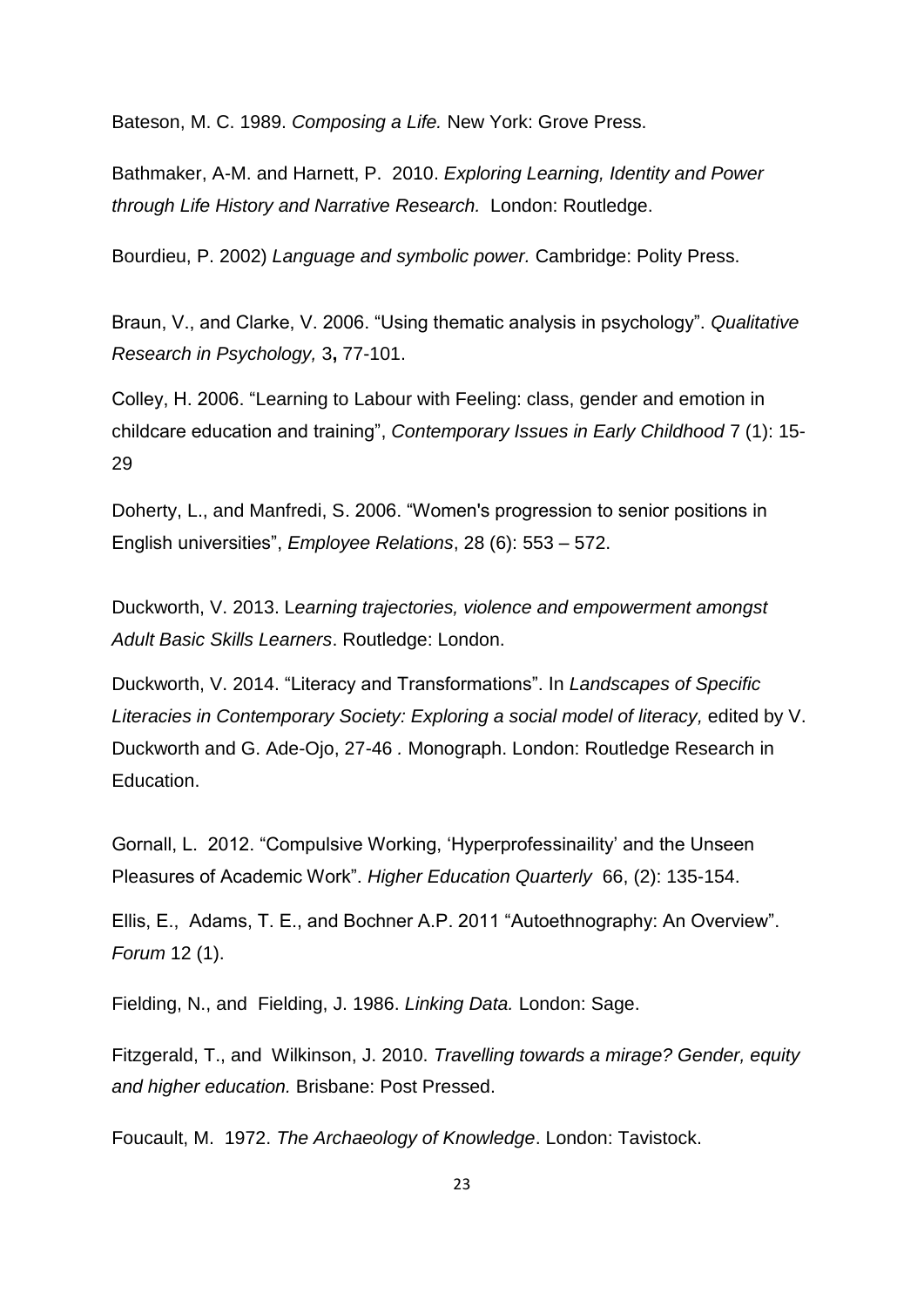Foucault, M. 1980. *Power/knowledge: Selected Interviews and other Writings, 1972- 1977* edited by C. Gordon, L. Marshall, J. Mepham and K. Soper. New York: Pantheon.

Freire, P. 1986. *Pedagogoy of the Opressed.* New York: Continuum.

Furedi, F., and Attwood, R. 2012. "Satisfaction and Its Discontents", *The Times Higher Education Supplement: THE, No. 2040*, March 8, 2012.

Gill, R. 2009. "Breaking the silence: The hidden injuries of neo-liberal academia". In *Secrecy and Silence in the Research Process: Feminist Reflections* edited by R. Flood and R. Gill. London: Routledge.

Gleeson, D. 2006. "Challenging Dualism: Public Professionalism in 'Troubled' Times". *Sociology,* 40**,** 277-295.

Goodson, I. F. 1999. "The educational researcher as public intellectual". *British Educational Research Journal,* 25**,** 277-297.

Gornall, L., and Salisbury, J. 2012. "Compulsive Working, 'Hyperprofessionality' and the Unseen Pleasures of Academic Work". *Higher Education Quarterly*, 66 (2): 135- 154.

Griffiths, M. 2006. ''The feminization of teaching and the practice of teaching: threat or opportunity?'' *Educational Theory,* 56**,** 387-405.

Grimshaw, D., and Rubery, J. 2007. *Undervaluing women's work. Equal Opportunities Commission: Working Paper Series No. 53.* Manchester: Equal Opportunities Commission.

Halberstam, J. 1998. *Female Masculinity.* Durham and London: Duke University Press.

Halberstam, J. 2011. *The Queer Art of Failure.* Durham: Duke University Press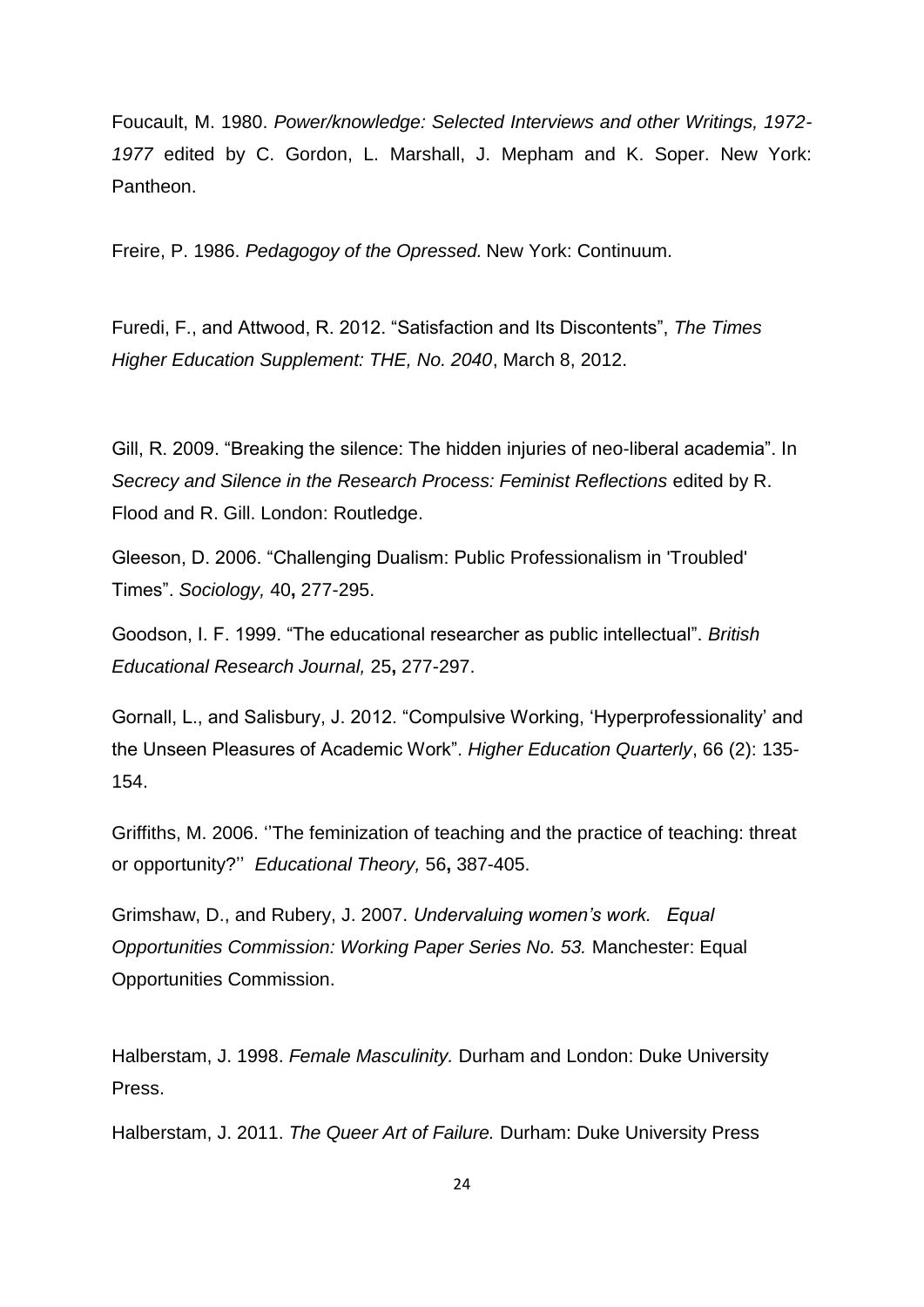Haywood, C., and Mac an Ghaill, M. 2013. *Education and Masculinities: Social, cultural and global transformations* Abingdon, Oxfordshire: Routledge.

Hey, V. 2011. "Affective asymmetries: Academics, austerity and the mis/recognition of emotion". *Contemporary Social Science*, 6 (2): 207–222.

Higher Education Statistics Agency. 2012. *Staff in Higher Education institutions 2010-11.* London: HESA.

Hughes, G. 2009. "Identity and belonging in social learning groups: the importance of distinguishing social, operational and knowledge‐related identity congruence". *British Educational Research Journal,* 36**,** 47-63.

Ingle, S., and Duckworth, V. 2013. *Enhancing Learning Through Technology in Lifelong Learning: fresh ideas, innovative strategies.* Maidenhead: McGraw-Hill Open University Press.

Lave, J. 1991. "Situating learning in communities of practice". *Perspectives on socially shared cognition,* 2**,** 63-82.

Le Doeuff, M. 2003. *The Sex of Knowing (trans. Kathryn Haymer and Lorraine Code).* London: Routledge.

Lefebvre, H. (1976). "Reflection on the politics of space" (M. Enders, Trans.). *Antipode: A Radical Journal of Geography*, *8*(2): 30-37.

Lefebvre, H. (1991) *The Production of Space.* Oxford: Blackwell.

Masschelein<sup>,</sup> J. and Verstraete<sup>,</sup> P. 2012. "Living in the presence of others: towards a reconfiguration of space, asylum and inclusion*" International Journal of Inclusive Education* 16, 11, 1189-1202.

Lloyd, G. 1993. *The Man of Reason: ''Male'' and ''Female'' in Western Philosophy, 2nd edition* London: Routledge.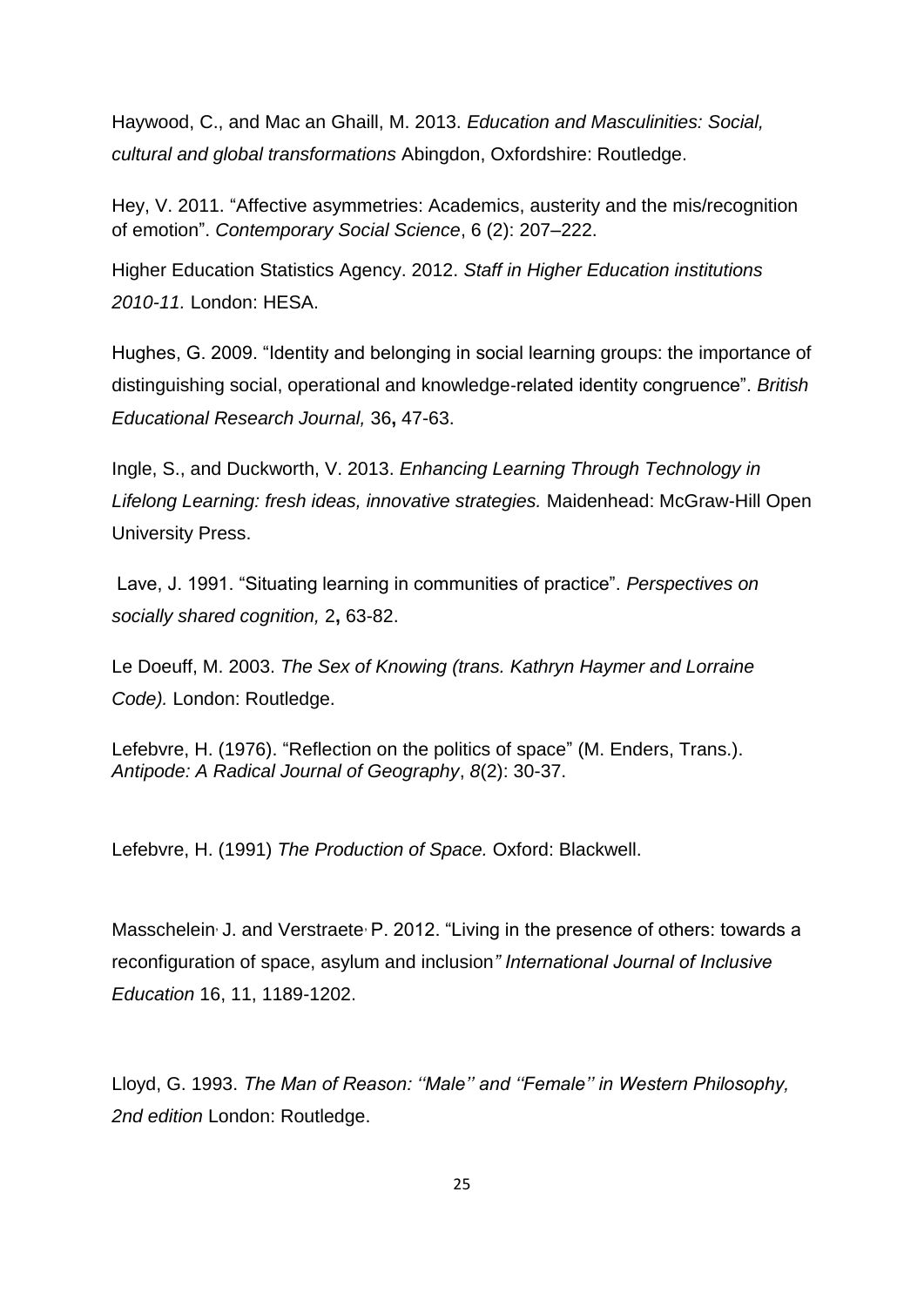[Naidoo, R.](http://opus.bath.ac.uk/view/person_id/953.html) and [Jamieson, I. M.,](http://opus.bath.ac.uk/view/person_id/59.html) 2005. "Knowledge in the Marketplace: The Global Commodification of Teaching and Learning". In *Internationalizing Higher Education: Critical Explorations of Pedagogy and Policy,* edited byP. Ninnes and M. Hellsten, 37-49. London: Springer.

Noddings, N. 1984/2003. *Caring: a feminine approach to ethics and moral education 2 nd edition.* Berkley: University of California Press

Noddings, N. 1996. "The Cared-for". In *Caregiving: Readings in Knowledge, Practice, Ethics, and Politics*, edited by S. Gordon, P. Benner and N. Noddings, 21- 39. Philadelphia: University of Pennsylvania Press.

Ogbonna, E., and Harris, L.C. 2004. "Work intensification and emotional labour among UK university lecturers". *Organization Studies* 44 (7): 1185-1203

Olssen, M. 2011. "The strange death of the liberal university: research assessments and the impact of research" in *A Handbook of Globalization and Higher Education* edited by R. King, S, Marginson and R. Naidoo. Cheltenham: Edward Elgar.

Owen, W. F. 1984. Interpretive themes in relational communication. *Quarterly Journal of Speech* 70**,** 274-287.

Courtney Patrick-Weber, C. 2012. Digital Technology, Trauma, and Identity: Redefining the Authentic Self of the 21st Century. Technoculture: Online Journal of Technology in Society. Available from:

<http://tcjournal.org/drupal/vol4/patrick-weber> (Accessed 8 June 2015).

Reay, D., Crozier, G., and Clayton, J. (2009) '"'Fitting in' or 'standing out': workingclass students in UK higher education". *British Educational Research Journal* 1, 1- 18.

Rikowski, G. and Rikowski, R. 2003. The compression of critical space in education today. *The flow of ideas* [Online]. Available from: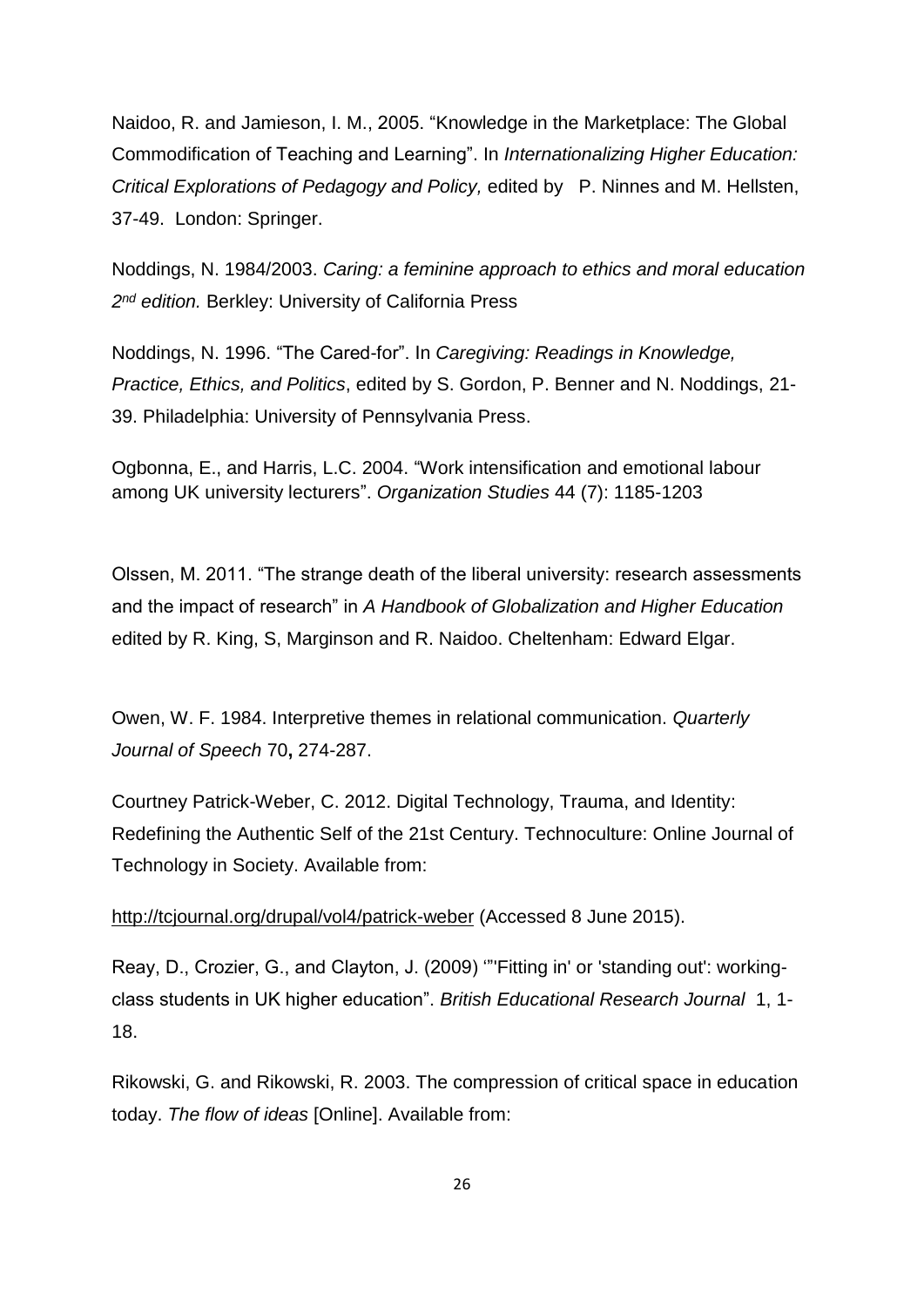http://www.flowideas.co.uk/?page=articles&sub=Critical Space in [Education&serc=critical space](http://www.flowideas.co.uk/?page=articles&sub=Critical%20Space%20in%20Education&serc=critical%20space) (Accessed 8 June 2015).

Rowland, S. (2003). "Academic development: A practical or theoretical business?" In *The scholarship of academic development,* edited by H. Eggins and R. Macdonald, 13-22.Buckingham: Open University Press.

Sikes, P. 2010. "The ethic of writing life histories and narratives in educational research". In *Exploring Learning, Identity and Power through Life History and Narrative Research,* edited by A. Bathmaker and P. Harnett, 11-24 *.* London: Routledge.

St.Pierre, E, A. 2000. "Poststructural feminism in education: An overview". *Qualitative Studies in Education* 13, 5, 477-515.

Tomboukou, M. 2012. "Truth telling in Foucault and Andredt: parrhesia, the pariah and academics in dark times". *Journal of Education and Policy* 27, 6, 849-865.

Taylor, S.J., and Bogdan, R. 1984. *Introduction to Qualitative Research Methods: The Search for Meanings.* New York: John Wiley.

Wenger, E. 1998. *Communities of Practice: Learning, Meaning, and Identity.*  Cambridge: Cambridge University Press.